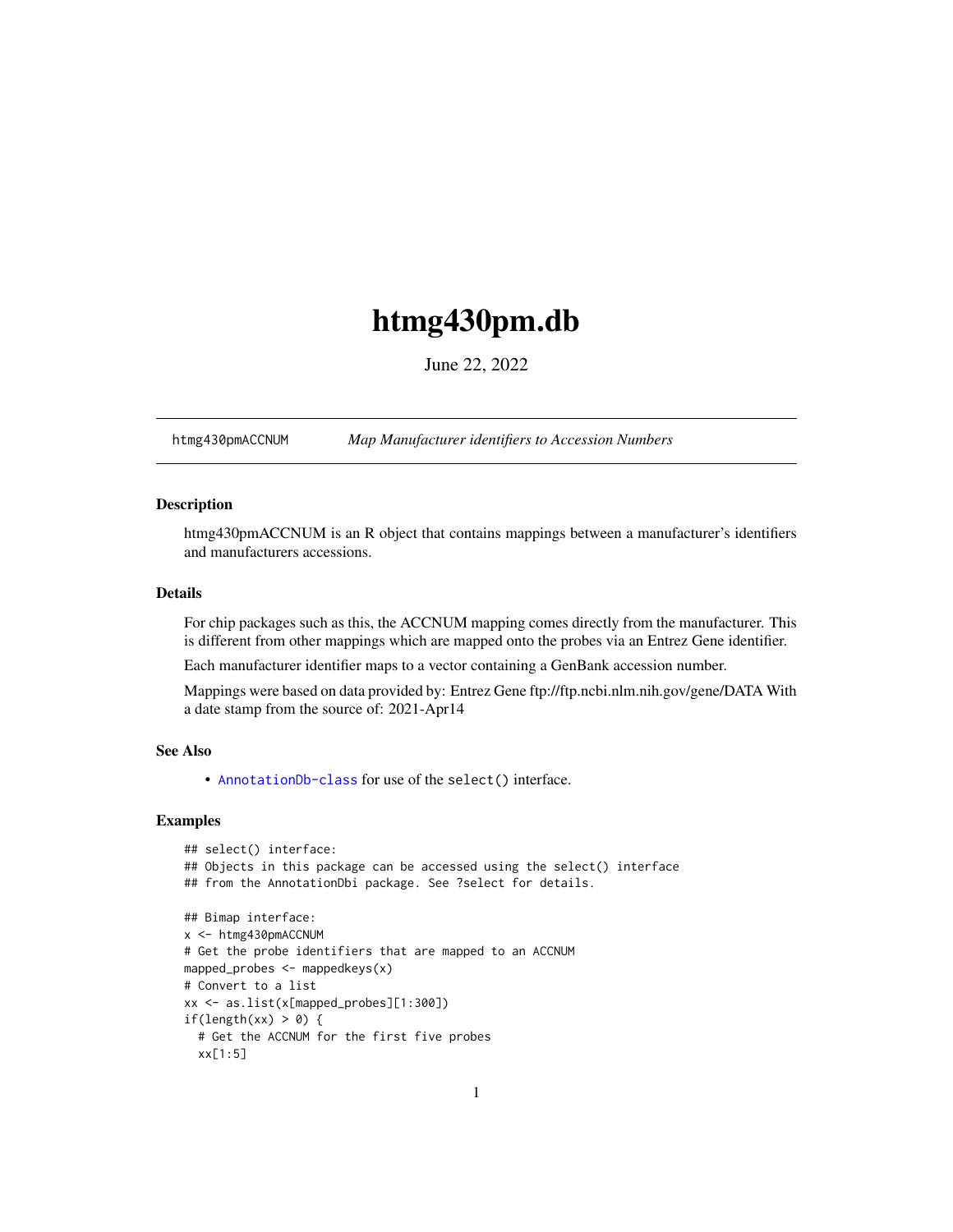```
# Get the first one
 xx[[1]]
}
```
htmg430pmALIAS2PROBE *Map between Common Gene Symbol Identifiers and Manufacturer Identifiers*

#### Description

htmg430pmALIAS is an R object that provides mappings between common gene symbol identifiers and manufacturer identifiers.

## Details

Each gene symbol is mapped to a named vector of manufacturer identifiers. The name represents the gene symbol and the vector contains all manufacturer identifiers that are found for that symbol. An NA is reported for any gene symbol that cannot be mapped to any manufacturer identifiers.

This mapping includes ALL gene symbols including those which are already listed in the SYMBOL map. The SYMBOL map is meant to only list official gene symbols, while the ALIAS maps are meant to store all used symbols.

Mappings were based on data provided by: Entrez Gene ftp://ftp.ncbi.nlm.nih.gov/gene/DATA With a date stamp from the source of: 2021-Apr14

## See Also

• [AnnotationDb-class](#page-0-0) for use of the select() interface.

```
## select() interface:
## Objects in this package can be accessed using the select() interface
## from the AnnotationDbi package. See ?select for details.
## Bimap interface:
# Convert the object to a list
xx <- as.list(htmg430pmALIAS2PROBE)
if(length(xx) > 0){
    # Get the probe identifiers for the first two aliases
   xx[1:2]
   # Get the first one
   xx[[1]]
}
```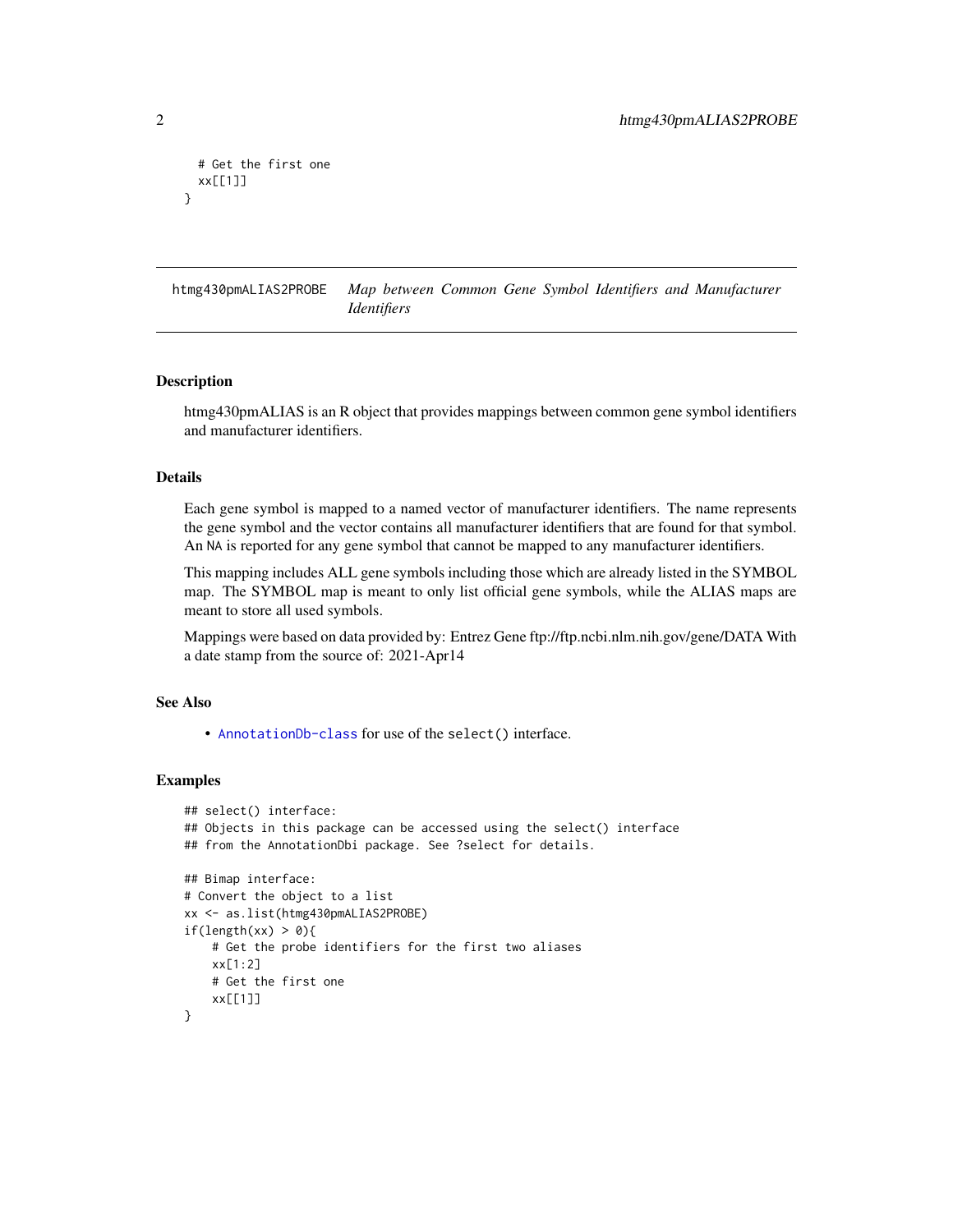<span id="page-2-0"></span>

#### Description

Welcome to the htmg430pm.db annotation Package. The purpose of this package is to provide detailed information about the htmg430pm platform. This package is updated biannually.

Objects in this package are accessed using the select() interface. See ?select in the AnnotationDbi package for details.

#### See Also

• [AnnotationDb-class](#page-0-0) for use of keys(), columns() and select().

#### Examples

```
## select() interface:
## Objects in this package can be accessed using the select() interface
## from the AnnotationDbi package. See ?select for details.
columns(htmg430pm.db)
## Bimap interface:
## The 'old style' of interacting with these objects is manipulation as
## bimaps. While this approach is still available we strongly encourage the
## use of select().
ls("package:htmg430pm.db")
```
htmg430pmCHR *Map Manufacturer IDs to Chromosomes*

#### **Description**

htmg430pmCHR is an R object that provides mappings between a manufacturer identifier and the chromosome that contains the gene of interest.

## Details

Each manufacturer identifier maps to a vector of chromosomes. Due to inconsistencies that may exist at the time the object was built, the vector may contain more than one chromosome (e.g., the identifier may map to more than one chromosome). If the chromosomal location is unknown, the vector will contain an NA.

Mappings were based on data provided by: Entrez Gene ftp://ftp.ncbi.nlm.nih.gov/gene/DATA With a date stamp from the source of: 2021-Apr14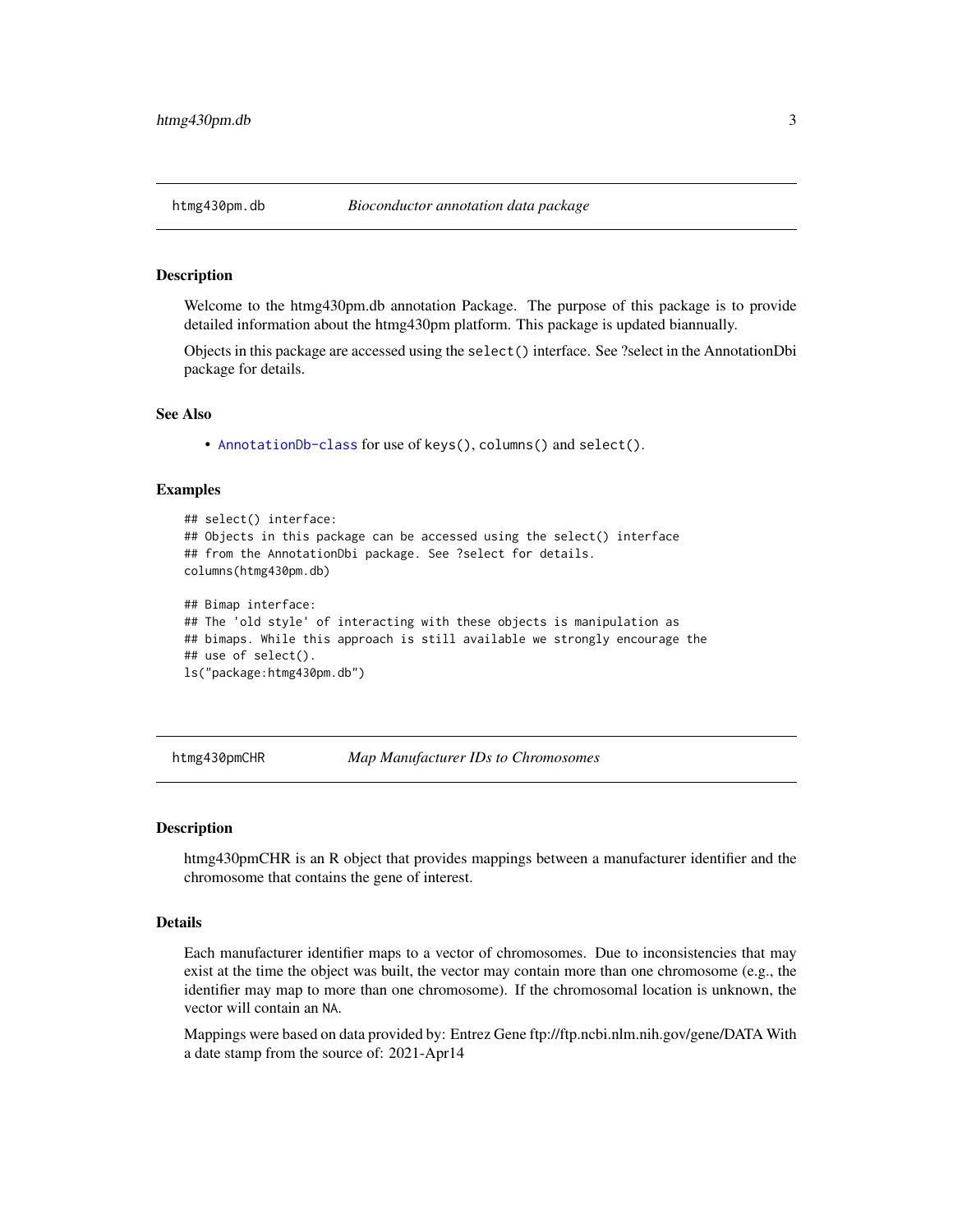## <span id="page-3-0"></span>See Also

• [AnnotationDb-class](#page-0-0) for use of the select() interface.

#### Examples

```
## select() interface:
## Objects in this package can be accessed using the select() interface
## from the AnnotationDbi package. See ?select for details.
## Bimap interface:
x <- htmg430pmCHR
# Get the probe identifiers that are mapped to a chromosome
mapped_probes <- mappedkeys(x)
# Convert to a list
xx <- as.list(x[mapped_probes][1:300])
if(length(xx) > 0) {
  # Get the CHR for the first five probes
  xx[1:5]
  # Get the first one
  xx[[1]]
}
```
htmg430pmCHRLENGTHS *A named vector for the length of each of the chromosomes*

#### Description

htmg430pmCHRLENGTHS provides the length measured in base pairs for each of the chromosomes.

## Details

This is a named vector with chromosome numbers as the names and the corresponding lengths for chromosomes as the values.

Total lengths of chromosomes were derived by calculating the number of base pairs on the sequence string for each chromosome.

## See Also

• [AnnotationDb-class](#page-0-0) for use of the select() interface.

## Examples

```
## select() interface:
```
## Objects in this package can be accessed using the select() interface

- ## from the AnnotationDbi package. See ?select for details.
- ## Bimap interface: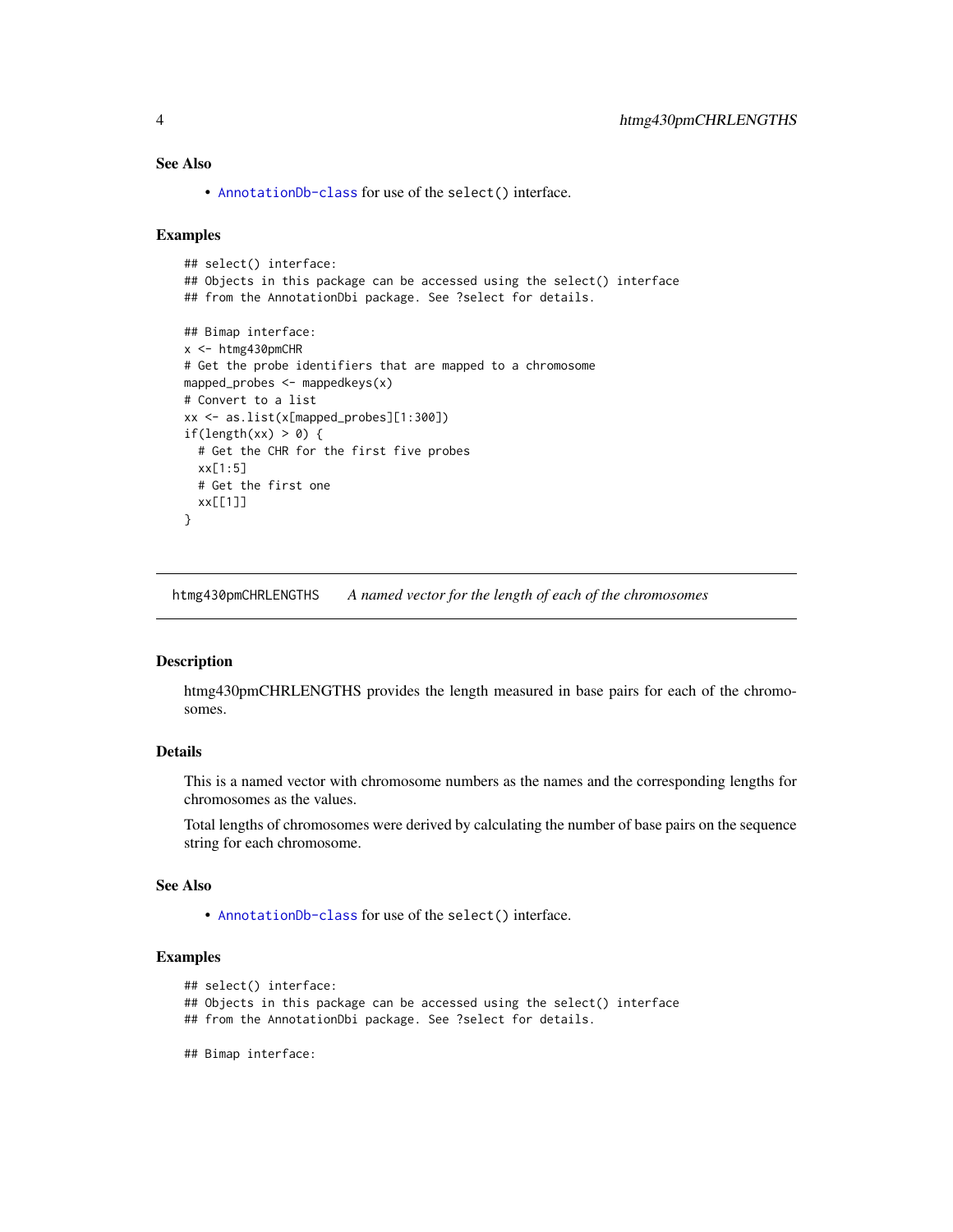## <span id="page-4-0"></span>htmg430pmCHRLOC 5

```
tt <- htmg430pmCHRLENGTHS
# Length of chromosome 1
tt["1"]
```
htmg430pmCHRLOC *Map Manufacturer IDs to Chromosomal Location*

## Description

htmg430pmCHRLOC is an R object that maps manufacturer identifiers to the starting position of the gene. The position of a gene is measured as the number of base pairs.

The CHRLOCEND mapping is the same as the CHRLOC mapping except that it specifies the ending base of a gene instead of the start.

## Details

Each manufacturer identifier maps to a named vector of chromosomal locations, where the name indicates the chromosome. Due to inconsistencies that may exist at the time the object was built, these vectors may contain more than one chromosome and/or location. If the chromosomal location is unknown, the vector will contain an NA.

Chromosomal locations on both the sense and antisense strands are measured as the number of base pairs from the p (5' end of the sense strand) to q (3' end of the sense strand) arms. Chromosomal locations on the antisense strand have a leading "-" sign (e. g. -1234567).

Since some genes have multiple start sites, this field can map to multiple locations.

Mappings were based on data provided by: UCSC Genome Bioinformatics (Mus musculus)

With a date stamp from the source of: 2021-Feb16

## See Also

• [AnnotationDb-class](#page-0-0) for use of the select() interface.

```
## select() interface:
## Objects in this package can be accessed using the select() interface
## from the AnnotationDbi package. See ?select for details.
## Bimap interface:
x <- htmg430pmCHRLOC
# Get the probe identifiers that are mapped to chromosome locations
mapped_probes <- mappedkeys(x)
# Convert to a list
xx <- as.list(x[mapped_probes][1:300])
if(length(xx) > 0) {
 # Get the CHRLOC for the first five probes
 xx[1:5]
 # Get the first one
 xx[[1]]
}
```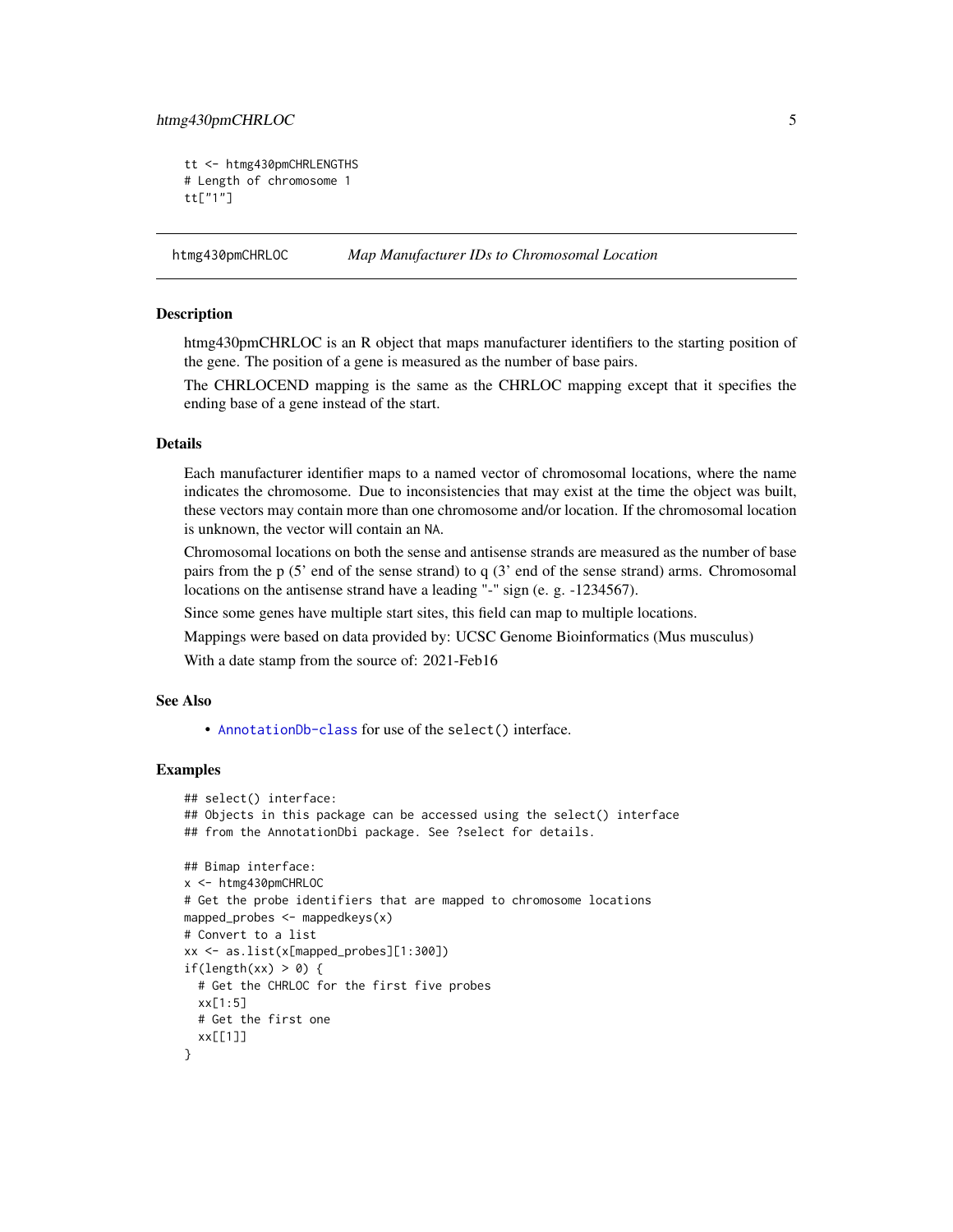<span id="page-5-0"></span>

#### Description

htmg430pmENSEMBL is an R object that contains mappings between manufacturer identifiers and Ensembl gene accession numbers.

#### Details

This object is a simple mapping of manufacturer identifiers to Ensembl gene Accession Numbers.

Mappings were based on data provided by BOTH of these sources: [http://www.ensembl.org/](http://www.ensembl.org/biomart/martview/) [biomart/martview/](http://www.ensembl.org/biomart/martview/) <ftp://ftp.ncbi.nlm.nih.gov/gene/DATA>

For most species, this mapping is a combination of manufacturer to ensembl IDs from BOTH NCBI and ensembl. Users who wish to only use mappings from NCBI are encouraged to see the ncbi2ensembl table in the appropriate organism package. Users who wish to only use mappings from ensembl are encouraged to see the ensembl2ncbi table which is also found in the appropriate organism packages. These mappings are based upon the ensembl table which is contains data from BOTH of these sources in an effort to maximize the chances that you will find a match.

For worms and flies however, this mapping is based only on sources from ensembl, as these organisms do not have ensembl to entrez gene mapping data at NCBI.

#### See Also

• [AnnotationDb-class](#page-0-0) for use of the select() interface.

```
## select() interface:
## Objects in this package can be accessed using the select() interface
## from the AnnotationDbi package. See ?select for details.
## Bimap interface:
x <- htmg430pmENSEMBL
# Get the entrez gene IDs that are mapped to an Ensembl ID
mapped_genes \leq mappedkeys(x)
# Convert to a list
xx <- as.list(x[mapped_genes][1:300])
if(length(xx) > 0) {
 # Get the Ensembl gene IDs for the first five genes
 xx[1:5]
 # Get the first one
 xx[[1]]
}
#For the reverse map ENSEMBL2PROBE:
x <- htmg430pmENSEMBL2PROBE
mapped_genes <- mappedkeys(x)
# Convert to a list
```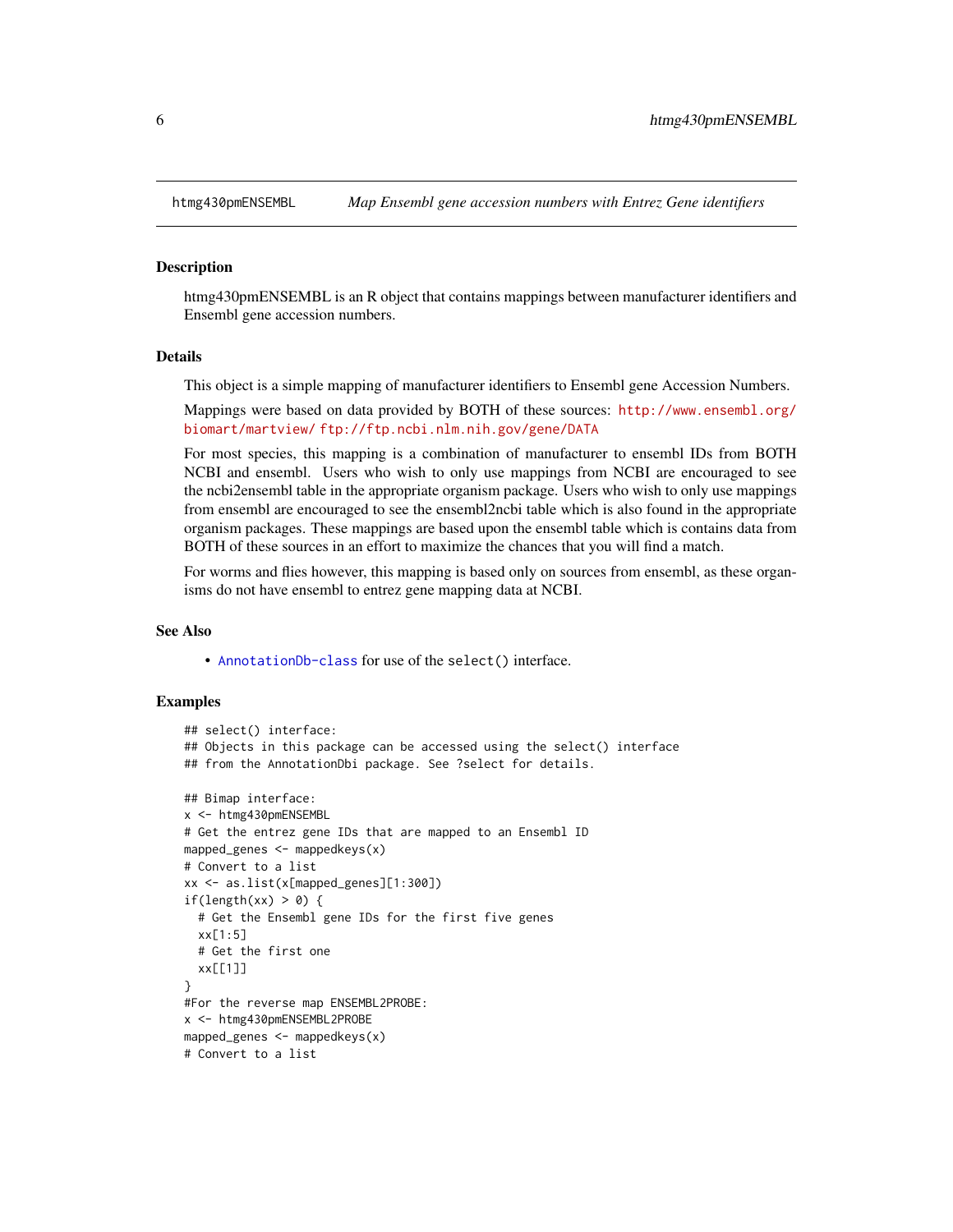## <span id="page-6-0"></span>htmg430pmENTREZID 7

```
xx <- as.list(x[mapped_genes][1:300])
if(length(xx) > 0){
  # Gets the entrez gene IDs for the first five Ensembl IDs
  xx[1:5]
  # Get the first one
  xx[[1]]
}
```
htmg430pmENTREZID *Map between Manufacturer Identifiers and Entrez Gene*

#### Description

htmg430pmENTREZID is an R object that provides mappings between manufacturer identifiers and Entrez Gene identifiers.

## Details

Each manufacturer identifier is mapped to a vector of Entrez Gene identifiers. An NA is assigned to those manufacturer identifiers that can not be mapped to an Entrez Gene identifier at this time.

If a given manufacturer identifier can be mapped to different Entrez Gene identifiers from various sources, we attempt to select the common identifiers. If a concensus cannot be determined, we select the smallest identifier.

Mappings were based on data provided by: Entrez Gene ftp://ftp.ncbi.nlm.nih.gov/gene/DATA With a date stamp from the source of: 2021-Apr14

## References

<https://www.ncbi.nlm.nih.gov/entrez/query.fcgi?db=gene>

## See Also

• [AnnotationDb-class](#page-0-0) for use of the select() interface.

```
## select() interface:
## Objects in this package can be accessed using the select() interface
## from the AnnotationDbi package. See ?select for details.
## Bimap interface:
x <- htmg430pmENTREZID
# Get the probe identifiers that are mapped to an ENTREZ Gene ID
mapped_probes <- mappedkeys(x)
# Convert to a list
xx <- as.list(x[mapped_probes][1:300])
if(length(xx) > 0) {
  # Get the ENTREZID for the first five probes
```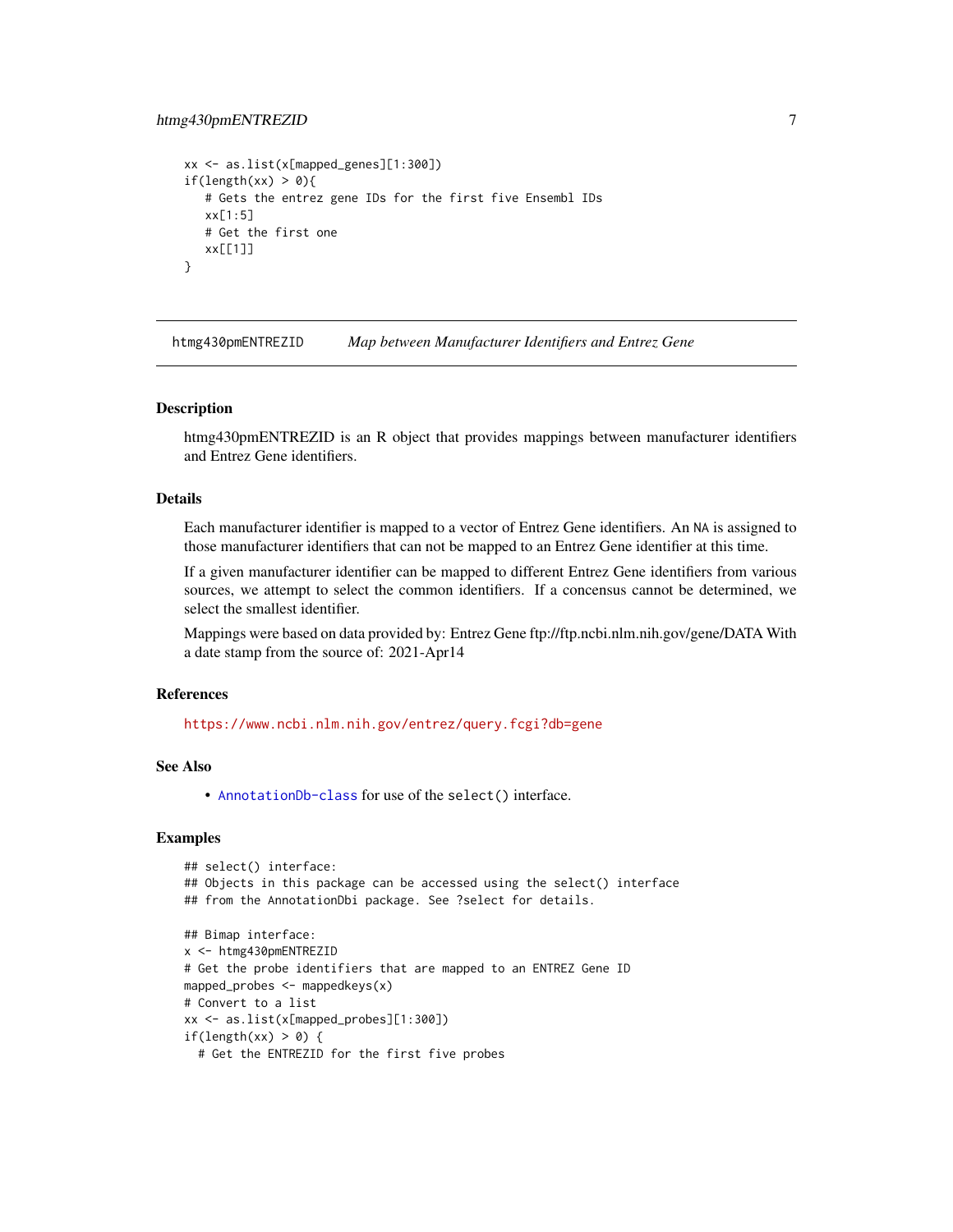```
xx[1:5]
 # Get the first one
 xx[[1]]
}
```
htmg430pmENZYME *Maps between Manufacturer IDs and Enzyme Commission (EC) Numbers*

#### Description

htmg430pmENZYME is an R object that provides mappings between manufacturer identifiers and EC numbers. htmg430pmENZYME2PROBE is an R object that maps Enzyme Commission (EC) numbers to manufacturer identifiers.

## Details

When the htmg430pmENZYME maping viewed as a list, each manufacturer identifier maps to a named vector containing the EC number that corresponds to the enzyme produced by that gene. The names corresponds to the manufacturer identifiers. If this information is unknown, the vector will contain an NA.

For the htmg430pmENZYME2PROBE, each EC number maps to a named vector containing all of the manufacturer identifiers that correspond to the gene that produces that enzyme. The name of the vector corresponds to the EC number.

Enzyme Commission numbers are assigned by the Nomenclature Committee of the International Union of Biochemistry and Molecular Biology <http://www.chem.qmw.ac.uk/iubmb/enzyme/> to allow enzymes to be identified.

An Enzyme Commission number is of the format EC x.y.z.w, where x, y, z, and w are numeric numbers. In htmg430pmENZYME2PROBE, EC is dropped from the Enzyme Commission numbers.

Enzyme Commission numbers have corresponding names that describe the functions of enzymes in such a way that EC x is a more general description than EC x.y that in turn is a more general description than EC x.y.z. The top level EC numbers and names are listed below:

EC 1 oxidoreductases

EC 2 transferases

EC 3 hydrolases

EC 4 lyases

EC 5 isomerases

EC 6 ligases

The EC name for a given EC number can be viewed at [http://www.chem.qmul.ac.uk/iupac/](http://www.chem.qmul.ac.uk/iupac/jcbn/index.html#6) [jcbn/index.html#6](http://www.chem.qmul.ac.uk/iupac/jcbn/index.html#6)

Mappings between probe identifiers and enzyme identifiers were obtained using files provided by: KEGG GENOME ftp://ftp.genome.jp/pub/kegg/genomes With a date stamp from the source of: 2011-Mar15

<span id="page-7-0"></span>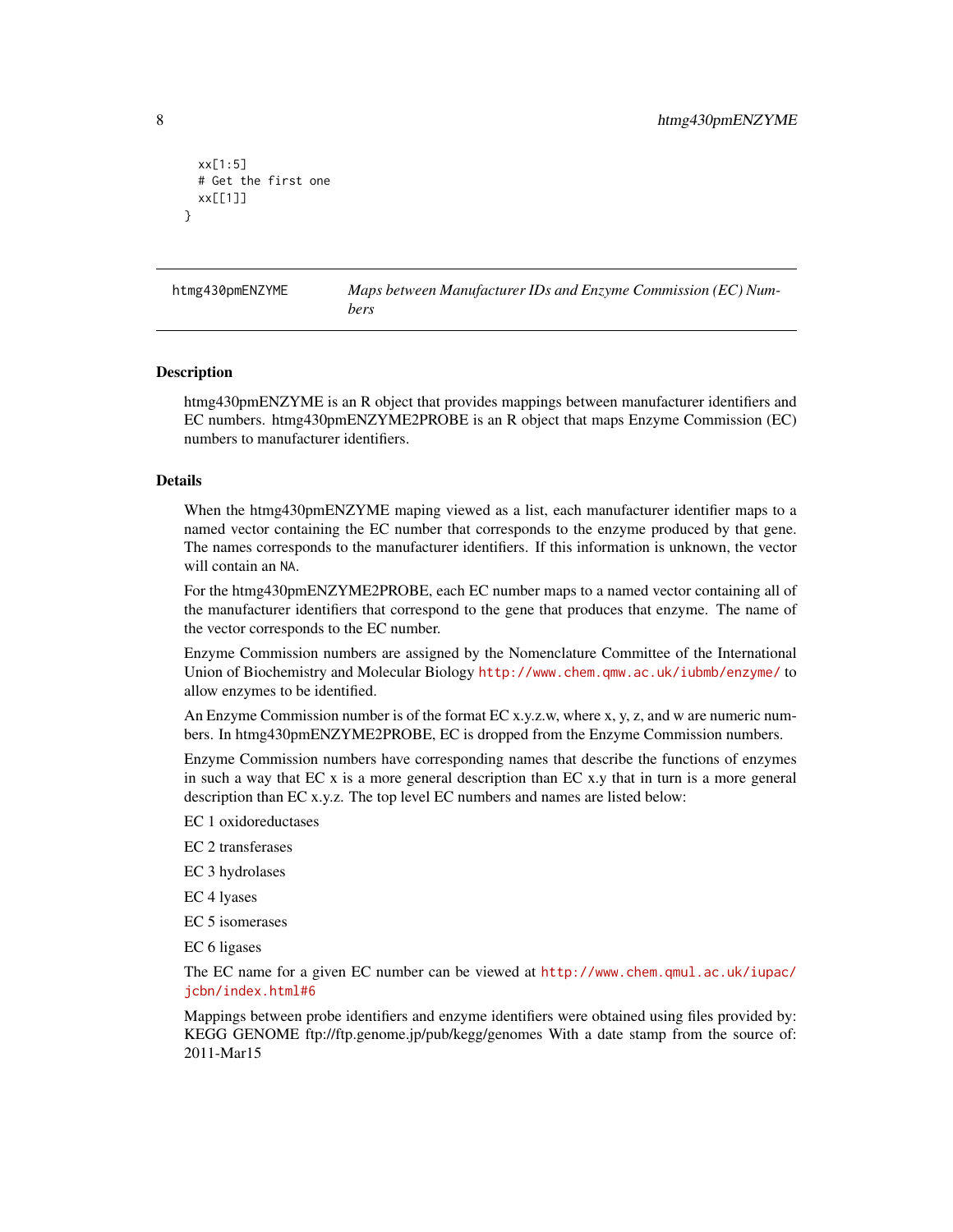## <span id="page-8-0"></span>References

<ftp://ftp.genome.ad.jp/pub/kegg/pathways>

## See Also

• [AnnotationDb-class](#page-0-0) for use of the select() interface.

#### Examples

```
## select() interface:
## Objects in this package can be accessed using the select() interface
## from the AnnotationDbi package. See ?select for details.
## Bimap interface:
x <- htmg430pmENZYME
# Get the probe identifiers that are mapped to an EC number
mapped_probes <- mappedkeys(x)
# Convert to a list
xx <- as.list(x[mapped_probes][1:3])
if(length(xx) > 0) {
  # Get the ENZYME for the first five probes
  xx[1:5]
  # Get the first one
  xx[[1]]
}
# Now convert htmg430pmENZYME2PROBE to a list to see inside
x <- htmg430pmENZYME2PROBE
mapped_probes \leq mappedkeys(x)
## convert to a list
xx <- as.list(x[mapped_probes][1:3])
if(length(xx) > 0){
   # Get the probe identifiers for the first five enzyme
   #commission numbers
   xx[1:5]
   # Get the first one
   xx[[1]]
}
```
htmg430pmGENENAME *Map between Manufacturer IDs and Genes*

## Description

htmg430pmGENENAME is an R object that maps manufacturer identifiers to the corresponding gene name.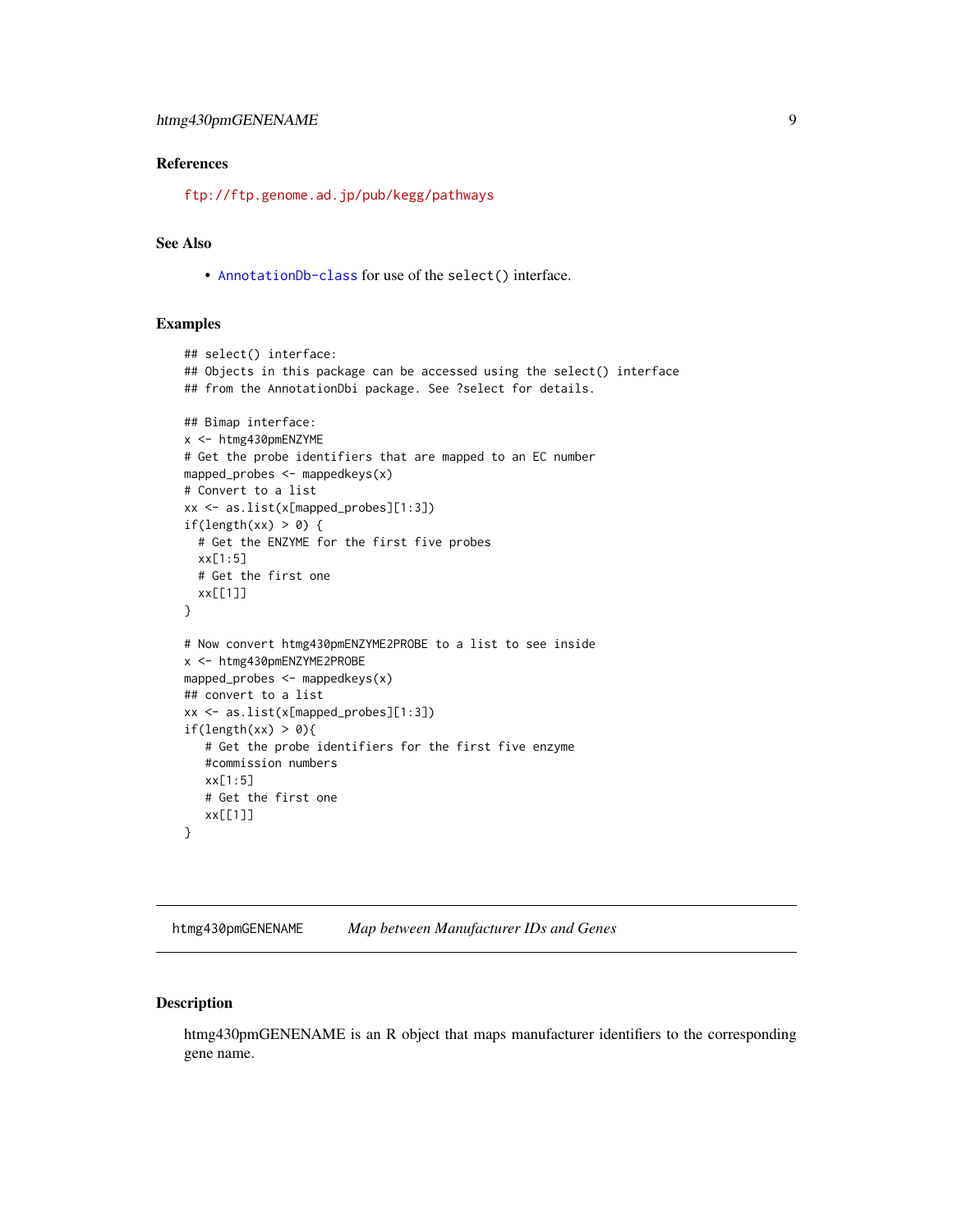## Details

Each manufacturer identifier maps to a named vector containing the gene name. The vector name corresponds to the manufacturer identifier. If the gene name is unknown, the vector will contain an NA.

Gene names currently include both the official (validated by a nomenclature committee) and preferred names (interim selected for display) for genes. Efforts are being made to differentiate the two by adding a name to the vector.

Mappings were based on data provided by: Entrez Gene ftp://ftp.ncbi.nlm.nih.gov/gene/DATA With a date stamp from the source of: 2021-Apr14

#### See Also

• [AnnotationDb-class](#page-0-0) for use of the select() interface.

### Examples

```
## select() interface:
## Objects in this package can be accessed using the select() interface
## from the AnnotationDbi package. See ?select for details.
## Bimap interface:
x <- htmg430pmGENENAME
# Get the probe identifiers that are mapped to a gene name
mapped_probes \leq mappedkeys(x)
# Convert to a list
xx <- as.list(x[mapped_probes][1:300])
if(length(xx) > 0) {
  # Get the GENENAME for the first five probes
  xx[1:5]
  # Get the first one
  xx[[1]]
}
```
htmg430pmGO *Maps between manufacturer IDs and Gene Ontology (GO) IDs*

#### <span id="page-9-0"></span>Description

htmg430pmGO is an R object that provides mappings between manufacturer identifiers and the GO identifiers that they are directly associated with. This mapping and its reverse mapping (htmg430pmGO2PROBE) do NOT associate the child terms from the GO ontology with the gene. Only the directly evidenced terms are represented here.

htmg430pmGO2ALLPROBES is an R object that provides mappings between a given GO identifier and all of the manufacturer identifiers annotated at that GO term OR TO ONE OF IT'S CHILD NODES in the GO ontology. Thus, this mapping is much larger and more inclusive than htmg430pmGO2PROBE.

<span id="page-9-1"></span>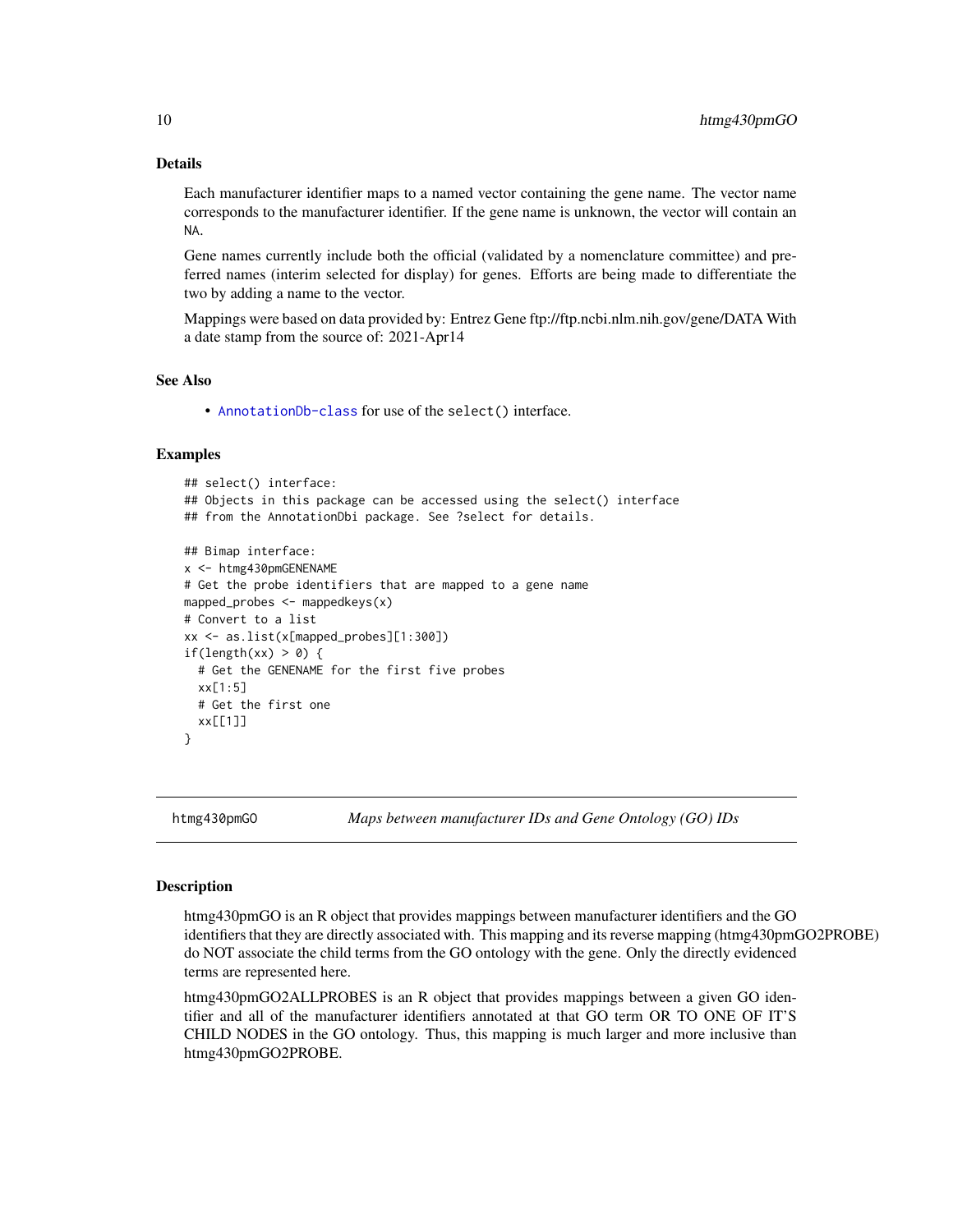#### htmg430pmGO 11

#### Details

If htmg430pmGO is cast as a list, each manufacturer identifier is mapped to a list of lists. The names on the outer list are GO identifiers. Each inner list consists of three named elements: GOID, Ontology, and Evidence.

The GOID element matches the GO identifier named in the outer list and is included for convenience when processing the data using 'lapply'.

The Ontology element indicates which of the three Gene Ontology categories this identifier belongs to. The categories are biological process (BP), cellular component (CC), and molecular function (MF).

The Evidence element contains a code indicating what kind of evidence supports the association of the GO identifier to the manufacturer id. Some of the evidence codes in use include:

IMP: inferred from mutant phenotype

IGI: inferred from genetic interaction

IPI: inferred from physical interaction

ISS: inferred from sequence similarity

IDA: inferred from direct assay

IEP: inferred from expression pattern

IEA: inferred from electronic annotation

TAS: traceable author statement

NAS: non-traceable author statement

ND: no biological data available

IC: inferred by curator

A more complete listing of evidence codes can be found at:

<http://www.geneontology.org/GO.evidence.shtml>

If htmg430pmGO2ALLPROBES or htmg430pmGO2PROBE is cast as a list, each GO term maps to a named vector of manufacturer identifiers and evidence codes. A GO identifier may be mapped to the same manufacturer identifier more than once but the evidence code can be different. Mappings between Gene Ontology identifiers and Gene Ontology terms and other information are available in a separate data package named GO.

Whenever any of these mappings are cast as a data.frame, all the results will be output in an appropriate tabular form.

Mappings between manufacturer identifiers and GO information were obtained through their mappings to manufacturer identifiers. NAs are assigned to manufacturer identifiers that can not be mapped to any Gene Ontology information. Mappings between Gene Ontology identifiers an Gene Ontology terms and other information are available in a separate data package named GO.

All mappings were based on data provided by: Gene Ontology http://current.geneontology.org/ontology/gobasic.obo With a date stamp from the source of: 2021-02-01

## References

<ftp://ftp.ncbi.nlm.nih.gov/gene/DATA/>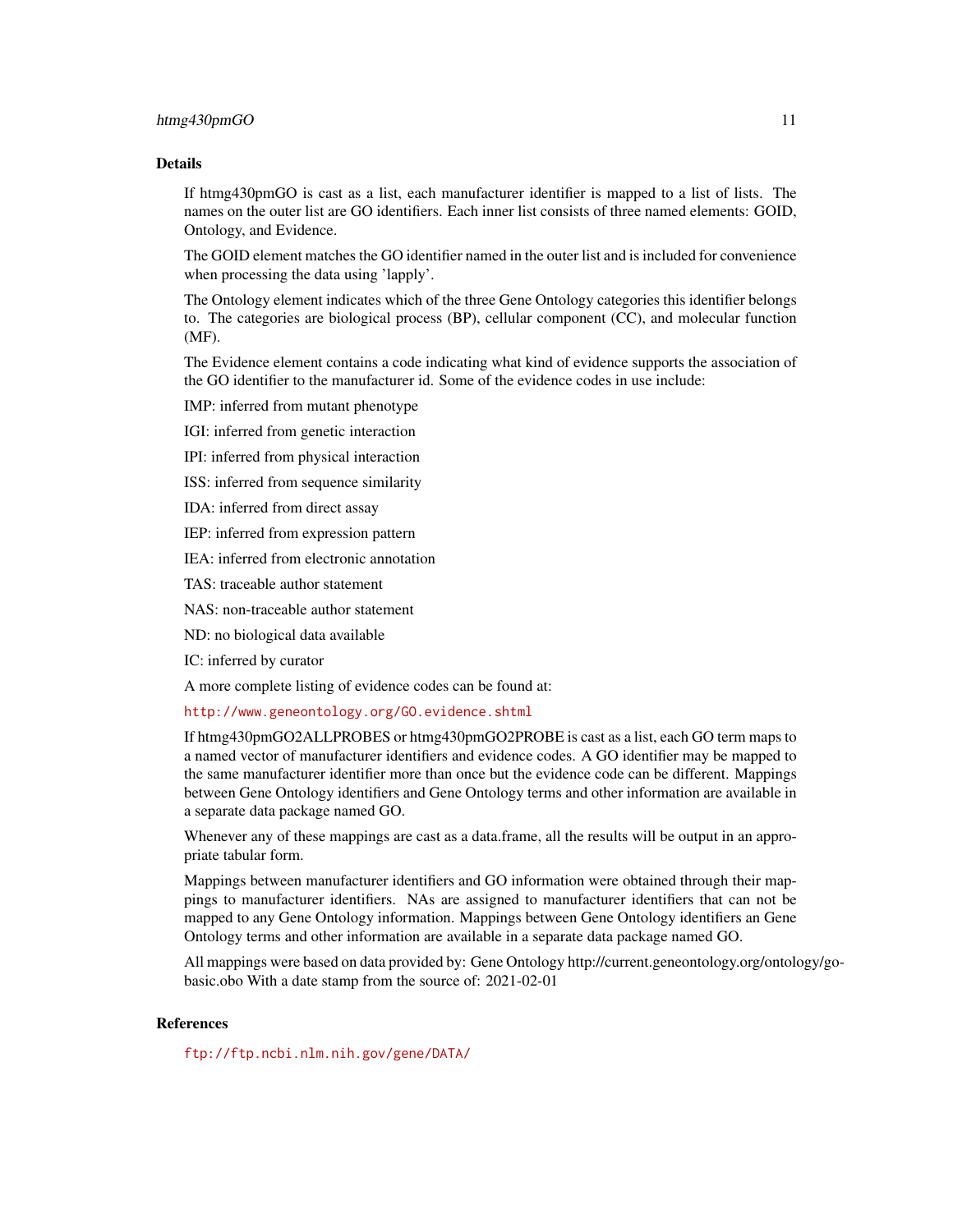## <span id="page-11-0"></span>See Also

- [htmg430pmGO2ALLPROBES](#page-9-0)
- [AnnotationDb-class](#page-0-0) for use of the select() interface.

```
## select() interface:
## Objects in this package can be accessed using the select() interface
## from the AnnotationDbi package. See ?select for details.
## Bimap interface:
x <- htmg430pmGO
# Get the manufacturer identifiers that are mapped to a GO ID
mapped_genes <- mappedkeys(x)
# Convert to a list
xx <- as.list(x[mapped_genes][1:300])
if(length(xx) > 0) {
    # Try the first one
   got \leq -xx[[1]]got[[1]][["GOID"]]
    got[[1]][["Ontology"]]
    got[[1]][["Evidence"]]
}
# For the reverse map:
x <- htmg430pmGO2PROBE
mapped_genes <- mappedkeys(x)
# Convert to a list
xx <- as.list(x[mapped_genes][1:300])
if(length(xx) > 0){
    # Gets the manufacturer ids for the top 2nd and 3nd GO identifiers
    goids \leq -x \times [2:3]# Gets the manufacturer ids for the first element of goids
    goids[[1]]
    # Evidence code for the mappings
   names(goids[[1]])
}
x <- htmg430pmGO2ALLPROBES
mapped_genes <- mappedkeys(x)
# Convert htmg430pmGO2ALLPROBES to a list
xx <- as.list(x[mapped_genes][1:300])
if(length(xx) > 0){
# Gets the manufacturer identifiers for the top 2nd and 3nd GO identifiers
    goids \leftarrow xx[2:3]# Gets all the manufacturer identifiers for the first element of goids
   goids[[1]]
    # Evidence code for the mappings
    names(goids[[1]])
}
```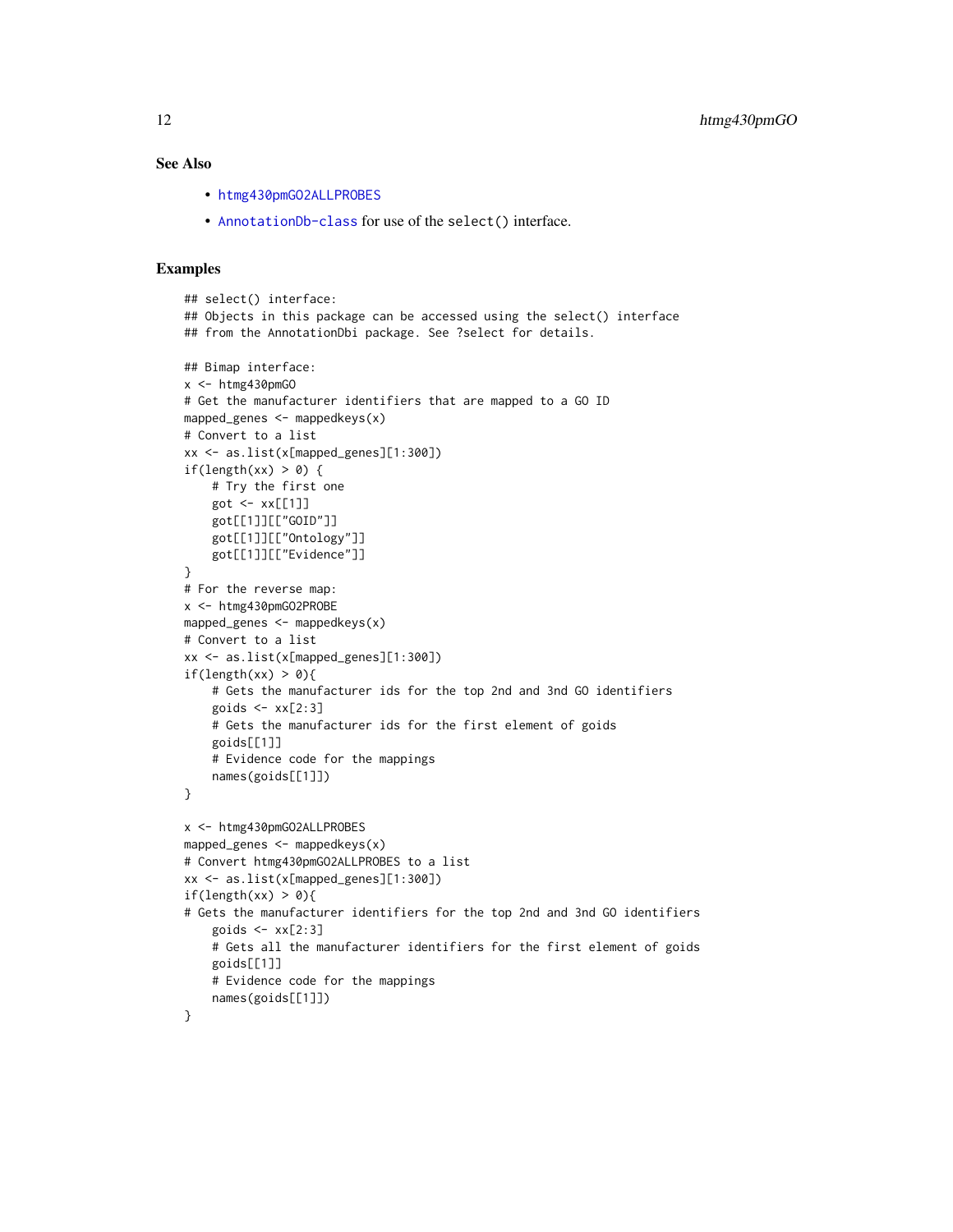<span id="page-12-0"></span>htmg430pmMAPCOUNTS *Number of mapped keys for the maps in package htmg430pm.db*

#### **Description**

DEPRECATED. Counts in the MAPCOUNT table are out of sync and should not be used.

htmg430pmMAPCOUNTS provides the "map count" (i.e. the count of mapped keys) for each map in package htmg430pm.db.

#### Details

DEPRECATED. Counts in the MAPCOUNT table are out of sync and should not be used.

This "map count" information is precalculated and stored in the package annotation DB. This allows some quality control and is used by the [checkMAPCOUNTS](#page-0-0) function defined in AnnotationDbi to compare and validate different methods (like count.mappedkeys(x) or sum(!is.na(as.list(x)))) for getting the "map count" of a given map.

htmg430pmMGI *Map MGI gene accession numbers with manufacturer identifiers*

#### **Description**

htmg430pmMGI is an R object that contains mappings between manufacturer identifiers and Jackson Laboratory MGI gene accession numbers.

#### Details

This object is a simple mapping of manufacturer identifiers to MGI gene Accession Numbers.

Mappings were based on data provided by: Entrez Gene ftp://ftp.ncbi.nlm.nih.gov/gene/DATA With a date stamp from the source of: 2021-Apr14

#### See Also

• [AnnotationDb-class](#page-0-0) for use of the select() interface.

```
## select() interface:
## Objects in this package can be accessed using the select() interface
## from the AnnotationDbi package. See ?select for details.
## Bimap interface:
x <- htmg430pmMGI
# Get the manufacturer IDs that are mapped to an MGI ID
mapped_genes <- mappedkeys(x)
```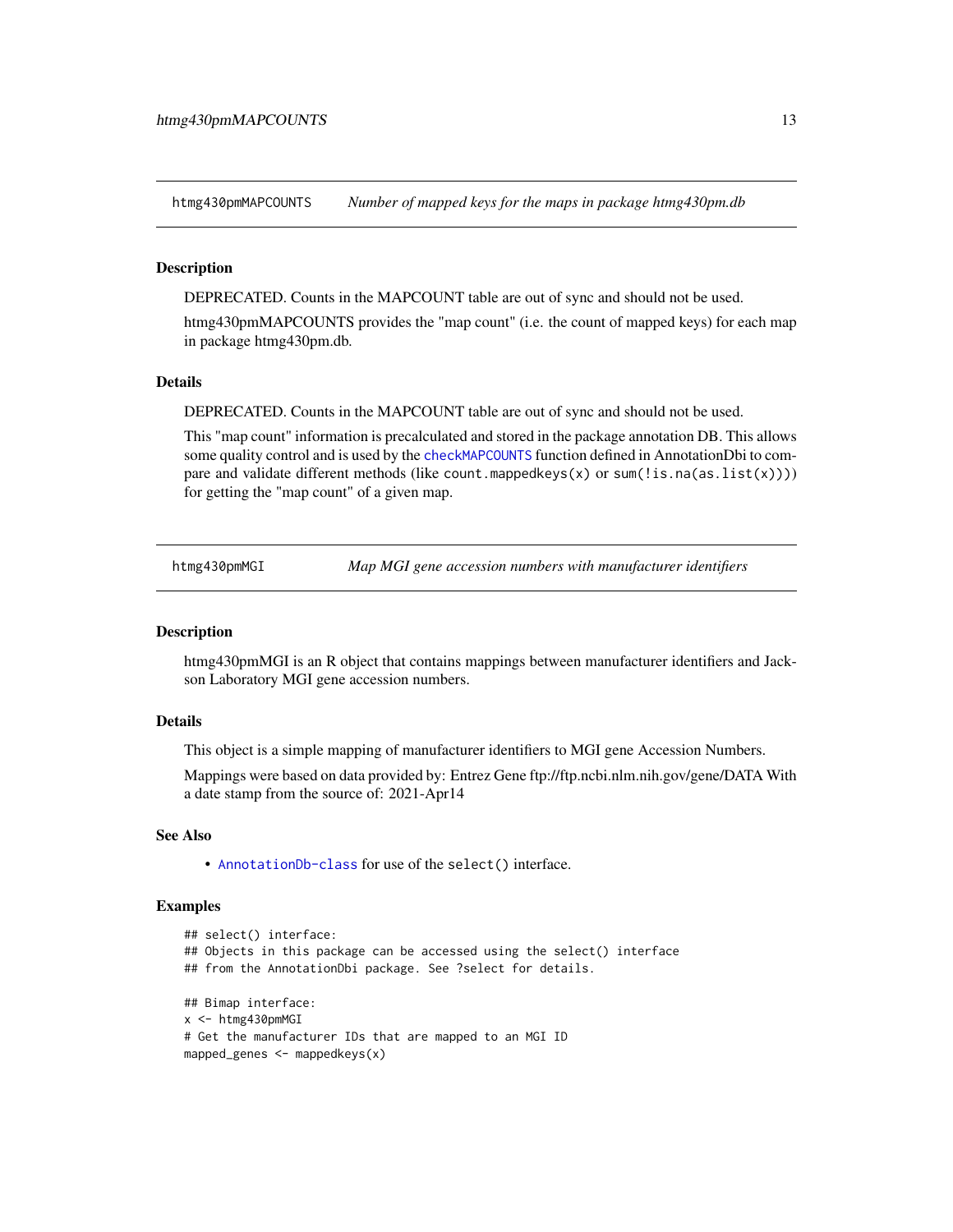```
# Convert to a list
xx <- as.list(x[mapped_genes][1:300])
if(length(xx) > 0) {
 # Get the MGI IDs for the first five genes
 xx[1:5]
 # Get the first one
 xx[[1]]
}
#For the reverse map MGI2EG:
x <- htmg430pmMGI2PROBE
mapped_genes <- mappedkeys(x)
# Convert to a list
xx <- as.list(x[mapped_genes][1:300])
if(length(xx) > 0){
   # Gets the manufacturer IDs for the first five MGI IDs
  xx[1:5]
  # Get the first one
  xx[[1]]
}
```
htmg430pmORGANISM *The Organism information for htmg430pm*

#### **Description**

htmg430pmORGANISM is an R object that contains a single item: a character string that names the organism for which htmg430pm was built. htmg430pmORGPKG is an R object that contains a chararcter vector with the name of the organism package that a chip package depends on for its gene-centric annotation.

## Details

Although the package name is suggestive of the organism for which it was built, htmg430pmORGANISM provides a simple way to programmatically extract the organism name. htmg430pmORGPKG provides a simple way to programmatically extract the name of the parent organism package. The parent organism package is a strict dependency for chip packages as this is where the gene cetric information is ultimately extracted from. The full package name will always be this string plus the extension ".db". But most programatic acces will not require this extension, so its more convenient to leave it out.

#### See Also

• [AnnotationDb-class](#page-0-0) for use of the select() interface.

```
## select() interface:
## Objects in this package can be accessed using the select() interface
## from the AnnotationDbi package. See ?select for details.
```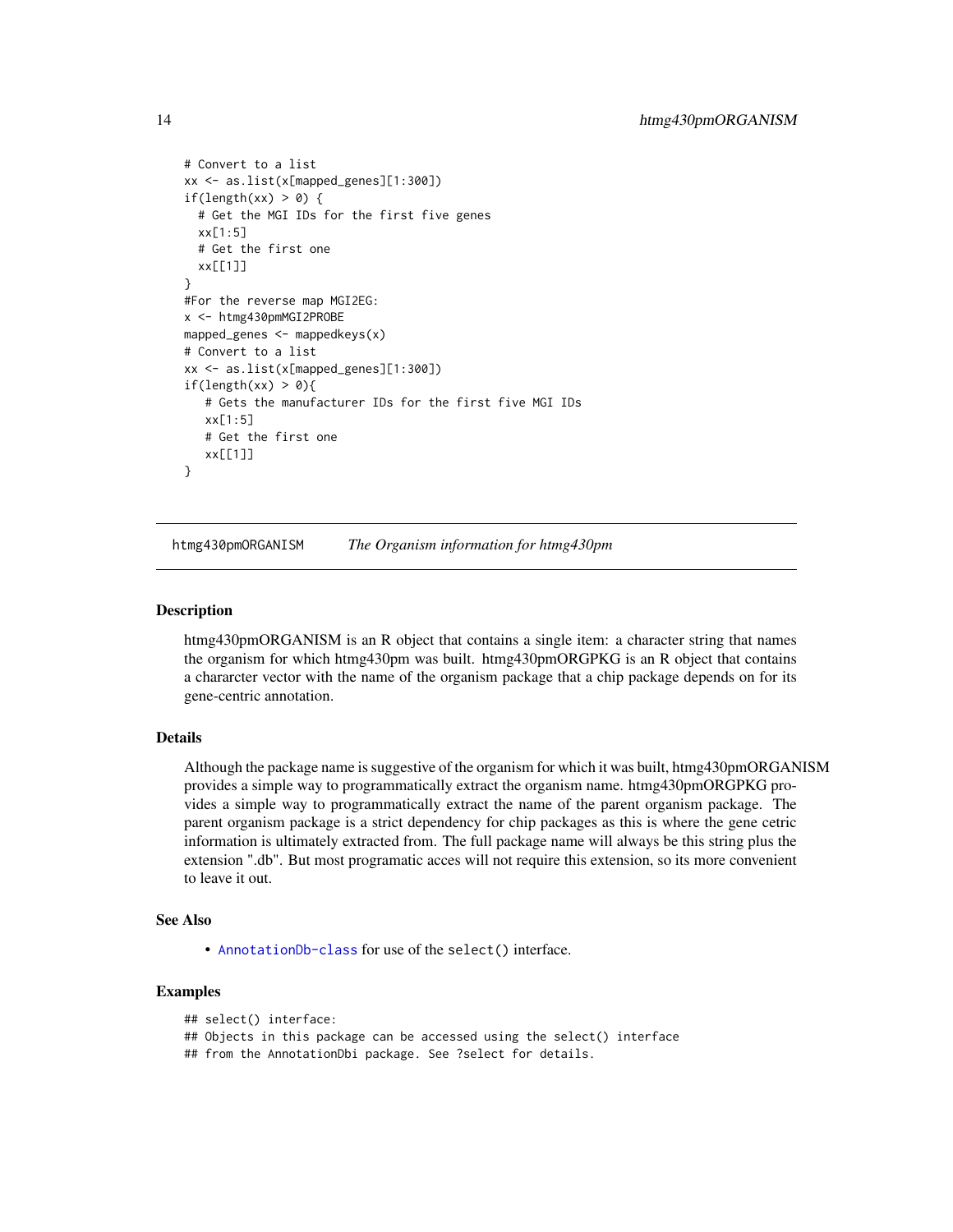```
## Bimap interface:
htmg430pmORGANISM
htmg430pmORGPKG
```
htmg430pmPATH *Mappings between probe identifiers and KEGG pathway identifiers*

## Description

KEGG (Kyoto Encyclopedia of Genes and Genomes) maintains pathway data for various organisms.

htmg430pmPATH maps probe identifiers to the identifiers used by KEGG for pathways in which the genes represented by the probe identifiers are involved

htmg430pmPATH2PROBE is an R object that provides mappings between KEGG identifiers and manufacturer identifiers.

#### Details

Each KEGG pathway has a name and identifier. Pathway name for a given pathway identifier can be obtained using the KEGG data package that can either be built using AnnBuilder or downloaded from Bioconductor <http://www.bioconductor.org>.

Graphic presentations of pathways are searchable at url http://www.genome.ad.jp/kegg/pathway.html by using pathway identifiers as keys.

Mappings were based on data provided by: KEGG GENOME ftp://ftp.genome.jp/pub/kegg/genomes With a date stamp from the source of: 2011-Mar15

## References

<http://www.genome.ad.jp/kegg/>

#### See Also

• [AnnotationDb-class](#page-0-0) for use of the select() interface.

```
## select() interface:
## Objects in this package can be accessed using the select() interface
## from the AnnotationDbi package. See ?select for details.
## Bimap interface:
x <- htmg430pmPATH
# Get the probe identifiers that are mapped to a KEGG pathway ID
mapped_probes <- mappedkeys(x)
# Convert to a list
xx <- as.list(x[mapped_probes][1:300])
```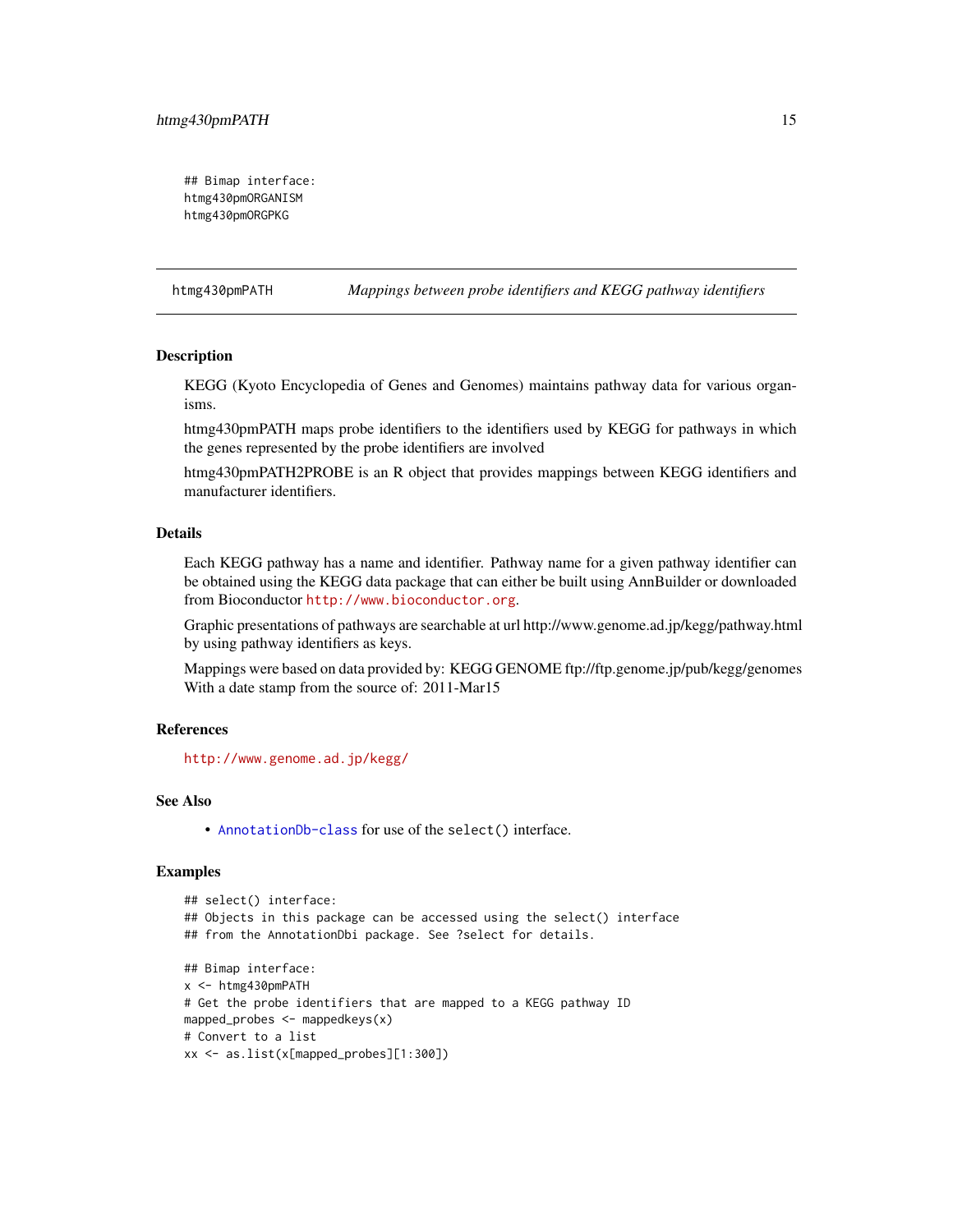```
if(length(xx) > 0) {
  # Get the PATH for the first five probes
  xx[1:5]
  # Get the first one
  xx[[1]]
}
x <- htmg430pmPATH
mapped_probes \leq mappedkeys(x)
# Now convert the htmg430pmPATH2PROBE object to a list
xx <- as.list(x[mapped_probes][1:300])
if(length(xx) > 0){
    # Get the probe identifiers for the first two pathway identifiers
    xx[1:2]
    # Get the first one
    xx[[1]]
}
```
htmg430pmPFAM *Maps between Manufacturer Identifiers and PFAM Identifiers*

#### Description

htmg430pmPFAM is an R object that provides mappings between manufacturer identifiers and PFAM identifiers.

## Details

The bimap interface for PFAM is defunct. Please use select() interface to PFAM identifiers. See ?AnnotationDbi::select for details.

htmg430pmPMID *Maps between Manufacturer Identifiers and PubMed Identifiers*

## Description

htmg430pmPMID is an R object that provides mappings between manufacturer identifiers and PubMed identifiers. htmg430pmPMID2PROBE is an R object that provides mappings between PubMed identifiers and manufacturer identifiers.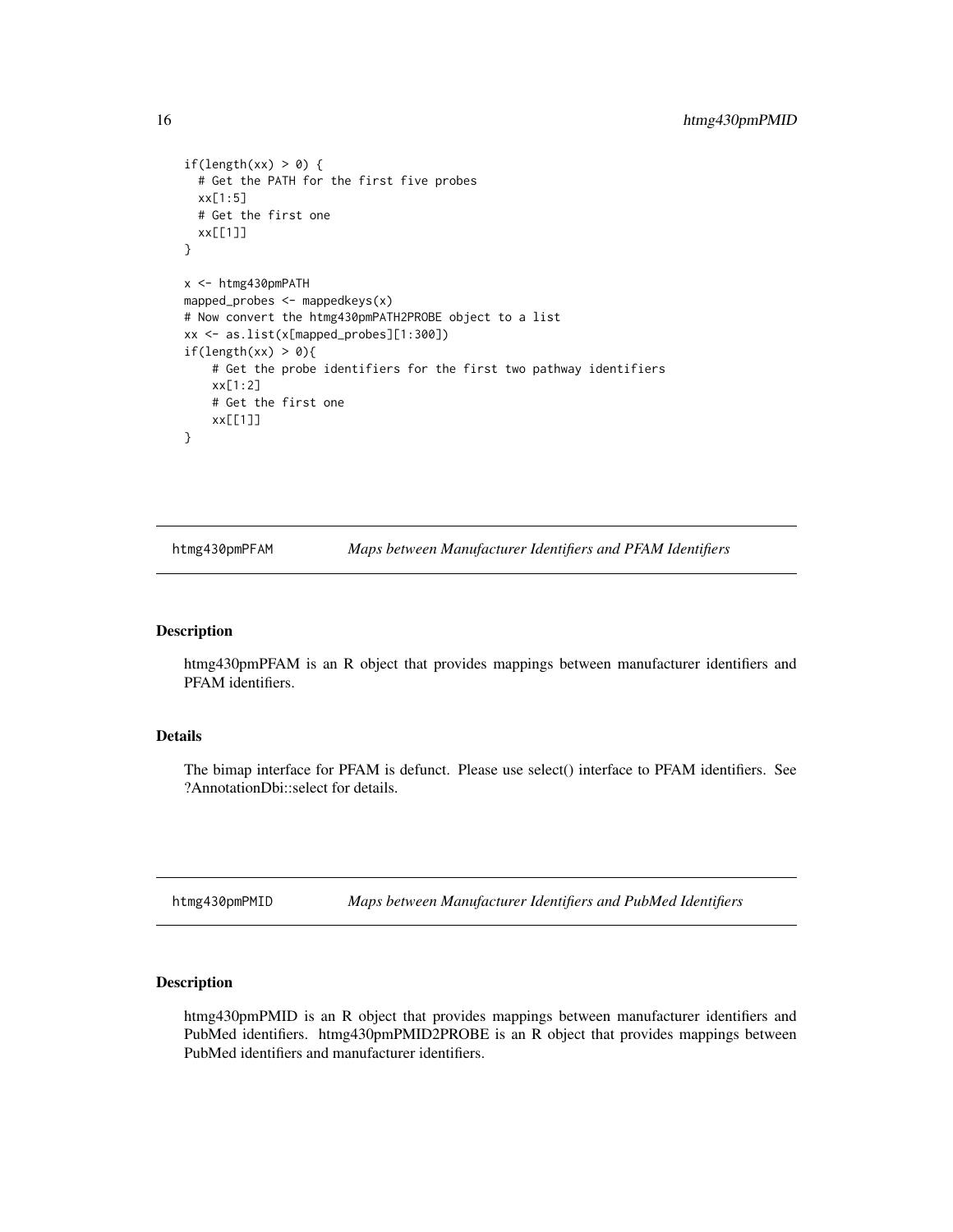#### Details

When htmg430pmPMID is viewed as a list each manufacturer identifier is mapped to a named vector of PubMed identifiers. The name associated with each vector corresponds to the manufacturer identifier. The length of the vector may be one or greater, depending on how many PubMed identifiers a given manufacturer identifier is mapped to. An NA is reported for any manufacturer identifier that cannot be mapped to a PubMed identifier.

When htmg430pmPMID2PROBE is viewed as a list each PubMed identifier is mapped to a named vector of manufacturer identifiers. The name represents the PubMed identifier and the vector contains all manufacturer identifiers that are represented by that PubMed identifier. The length of the vector may be one or longer, depending on how many manufacturer identifiers are mapped to a given PubMed identifier.

Titles, abstracts, and possibly full texts of articles can be obtained from PubMed by providing a valid PubMed identifier. The pubmed function of annotate can also be used for the same purpose.

Mappings were based on data provided by: Entrez Gene ftp://ftp.ncbi.nlm.nih.gov/gene/DATA With a date stamp from the source of: 2021-Apr14

#### References

<https://www.ncbi.nlm.nih.gov/entrez/query.fcgi?db=PubMed>

## See Also

• [AnnotationDb-class](#page-0-0) for use of the select() interface.

```
## select() interface:
## Objects in this package can be accessed using the select() interface
## from the AnnotationDbi package. See ?select for details.
## Bimap interface:
x <- htmg430pmPMID
# Get the probe identifiers that are mapped to any PubMed ID
mapped_probes \leq mappedkeys(x)
# Convert to a list
xx <- as.list(x[mapped_probes][1:300])
if(length(xx) > 0)# Get the PubMed identifiers for the first two probe identifiers
    xx[1:2]
    # Get the first one
    xx[[1]]
    if(interactive() && !is.null(xx[[1]]) && !is.na(xx[[1]])
       && require(annotate)){
        # Get article information as XML files
        xmls < -pubmed(xx[[1]], disp = "data")# View article information using a browser
        pubmed(xx[[1]], disp = "browser")
    }
}
```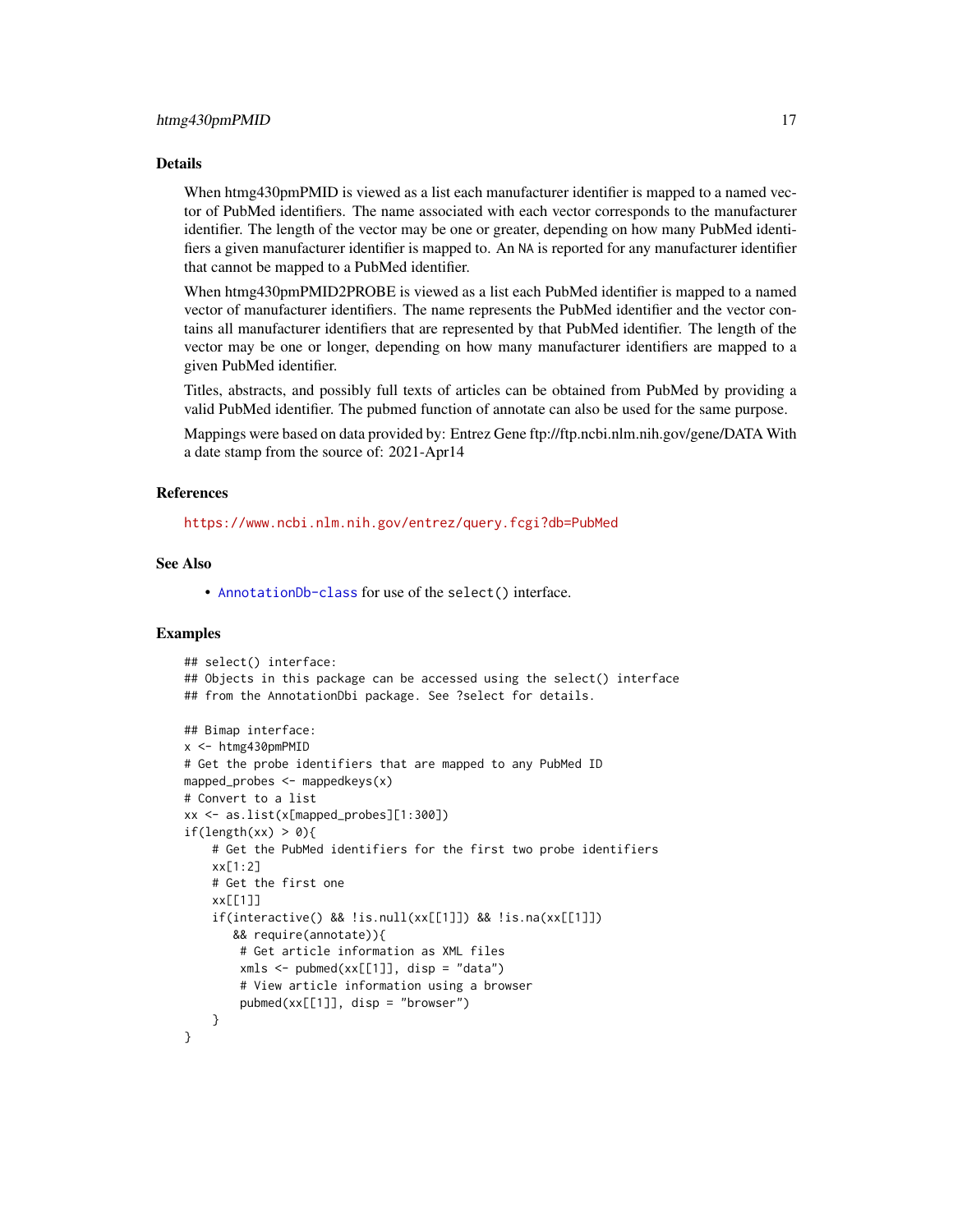```
x <- htmg430pmPMID2PROBE
mapped_probes <- mappedkeys(x)
# Now convert the reverse map object htmg430pmPMID2PROBE to a list
xx <- as.list(x[mapped_probes][1:300])
if(length(xx) > 0){
    # Get the probe identifiers for the first two PubMed identifiers
    xx[1:2]
    # Get the first one
   xx[[1]]
    if(interactive() && require(annotate)){
       # Get article information as XML files for a PubMed id
       xmls <- pubmed(names(xx)[1], disp = "data")
       # View article information using a browser
       pubmed(names(xx)[1], disp = "browser")
   }
}
```
htmg430pmPROSITE *Maps between Manufacturer Identifiers and PROSITE Identifiers*

#### **Description**

htmg430pmPROSITE is an R object that provides mappings between manufacturer identifiers and PROSITE identifiers.

## Details

The bimap interface for PROSITE is defunct. Please use select() interface to PROSITE identifiers. See ?AnnotationDbi::select for details.

htmg430pmREFSEQ *Map between Manufacturer Identifiers and RefSeq Identifiers*

#### Description

htmg430pmREFSEQ is an R object that provides mappings between manufacturer identifiers and RefSeq identifiers.

#### Details

Each manufacturer identifier is mapped to a named vector of RefSeq identifiers. The name represents the manufacturer identifier and the vector contains all RefSeq identifiers that can be mapped to that manufacturer identifier. The length of the vector may be one or greater, depending on how many RefSeq identifiers a given manufacturer identifier can be mapped to. An NA is reported for any manufacturer identifier that cannot be mapped to a RefSeq identifier at this time.

RefSeq identifiers differ in format according to the type of record the identifiers are for as shown below:

<span id="page-17-0"></span>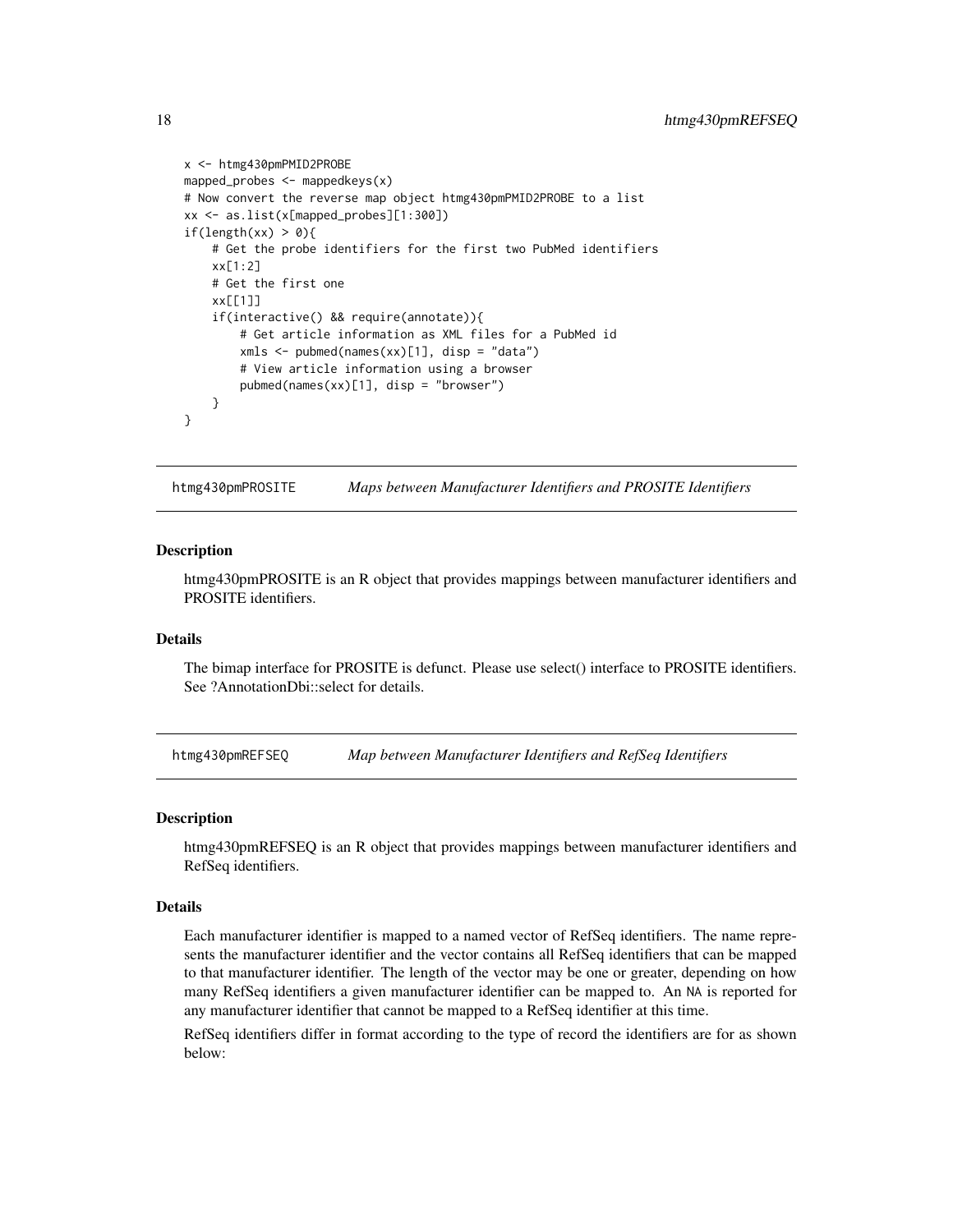NG\\_XXXXX: RefSeq accessions for genomic region (nucleotide) records

NM\\_XXXXX: RefSeq accessions for mRNA records

NC\\_XXXXX: RefSeq accessions for chromosome records

NP\\_XXXXX: RefSeq accessions for protein records

XR\\_XXXXX: RefSeq accessions for model RNAs that are not associated with protein products

XM\\_XXXXX: RefSeq accessions for model mRNA records

XP\\_XXXXX: RefSeq accessions for model protein records

Where XXXXX is a sequence of integers.

NCBI <https://www.ncbi.nlm.nih.gov/RefSeq/> allows users to query the RefSeq database using RefSeq identifiers.

Mappings were based on data provided by: Entrez Gene ftp://ftp.ncbi.nlm.nih.gov/gene/DATA With a date stamp from the source of: 2021-Apr14

## References

<https://www.ncbi.nlm.nih.gov> <https://www.ncbi.nlm.nih.gov/RefSeq/>

## See Also

• [AnnotationDb-class](#page-0-0) for use of the select() interface.

```
## select() interface:
## Objects in this package can be accessed using the select() interface
## from the AnnotationDbi package. See ?select for details.
## Bimap interface:
x <- htmg430pmREFSEQ
# Get the probe identifiers that are mapped to any RefSeq ID
mapped_probes \leq mappedkeys(x)
# Convert to a list
xx <- as.list(x[mapped_probes][1:300])
if(length(xx) > 0) {
  # Get the REFSEQ for the first five probes
  xx[1:5]
  # Get the first one
  xx[[1]]
}
```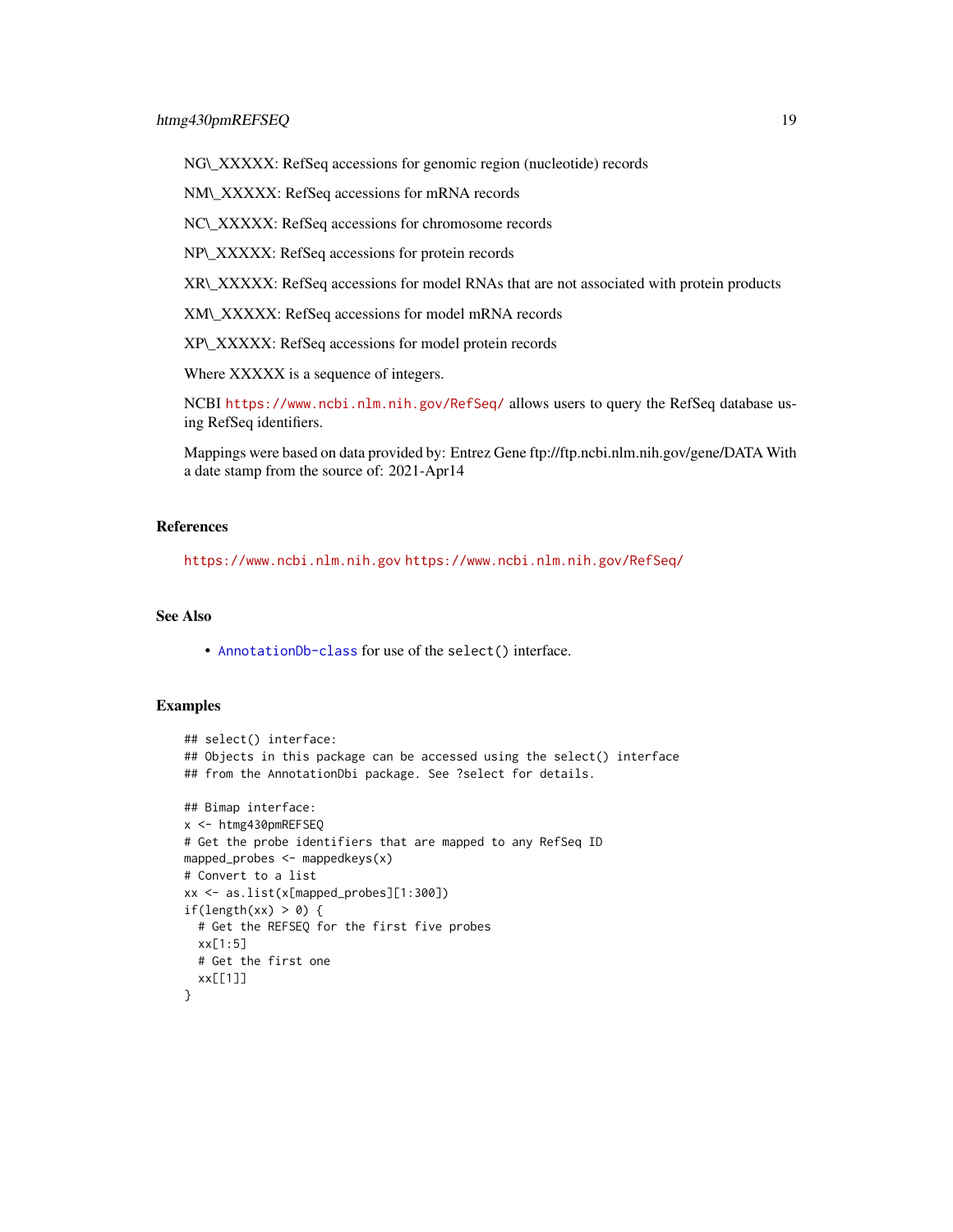<span id="page-19-0"></span>

#### Description

htmg430pmSYMBOL is an R object that provides mappings between manufacturer identifiers and gene abbreviations.

#### Details

Each manufacturer identifier is mapped to an abbreviation for the corresponding gene. An NA is reported if there is no known abbreviation for a given gene.

Symbols typically consist of 3 letters that define either a single gene (ABC) or multiple genes (ABC1, ABC2, ABC3). Gene symbols can be used as key words to query public databases such as Entrez Gene.

Mappings were based on data provided by: Entrez Gene ftp://ftp.ncbi.nlm.nih.gov/gene/DATA With a date stamp from the source of: 2021-Apr14

#### References

<https://www.ncbi.nlm.nih.gov/entrez/query.fcgi?db=gene>

#### See Also

• [AnnotationDb-class](#page-0-0) for use of the select() interface.

```
## select() interface:
## Objects in this package can be accessed using the select() interface
## from the AnnotationDbi package. See ?select for details.
## Bimap interface:
x <- htmg430pmSYMBOL
# Get the probe identifiers that are mapped to a gene symbol
mapped_probes <- mappedkeys(x)
# Convert to a list
xx <- as.list(x[mapped_probes][1:300])
if(length(xx) > 0) {
  # Get the SYMBOL for the first five probes
  xx[1:5]
  # Get the first one
  xx[[1]]
}
```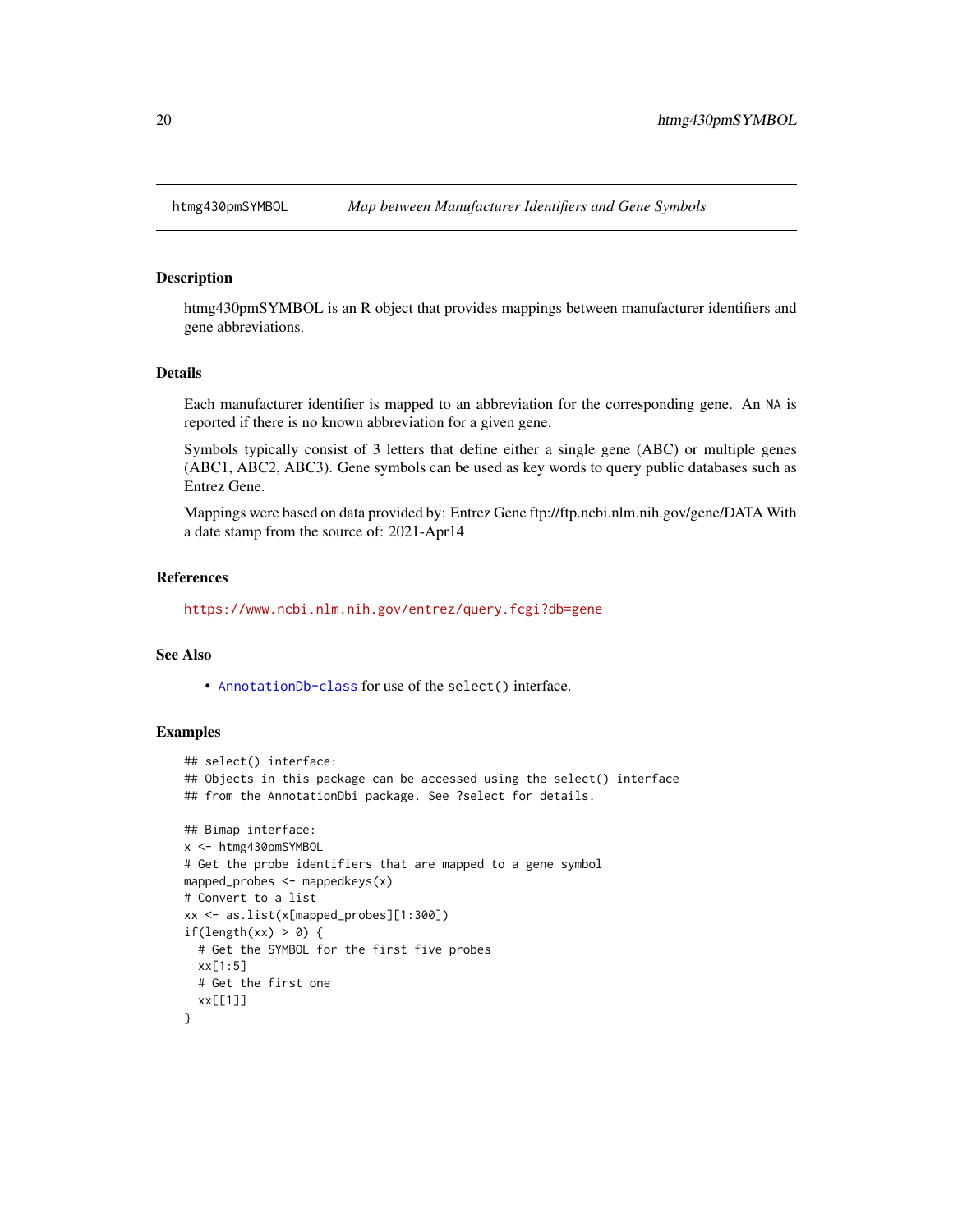<span id="page-20-0"></span>htmg430pmUNIPROT *Map Uniprot accession numbers with Entrez Gene identifiers*

#### **Description**

htmg430pmUNIPROT is an R object that contains mappings between the manufacturer identifiers and Uniprot accession numbers.

#### Details

This object is a simple mapping of manufacturer identifiers to Uniprot Accessions.

Mappings were based on data provided by NCBI (link above) with an exception for fly, which required retrieving the data from ensembl <http://www.ensembl.org/biomart/martview/>

## See Also

• [AnnotationDb-class](#page-0-0) for use of the select() interface.

## Examples

```
## select() interface:
## Objects in this package can be accessed using the select() interface
## from the AnnotationDbi package. See ?select for details.
## Bimap interface:
x <- htmg430pmUNIPROT
# Get the entrez gene IDs that are mapped to an Uniprot ID
mapped_genes \leq mappedkeys(x)
# Convert to a list
xx <- as.list(x[mapped_genes][1:300])
if(length(xx) > 0) {
  # Get the Uniprot IDs for the first five genes
  xx[1:5]
  # Get the first one
  xx[[1]]
}
```
htmg430pm\_dbconn *Collect information about the package annotation DB*

#### Description

Some convenience functions for getting a connection object to (or collecting information about) the package annotation DB.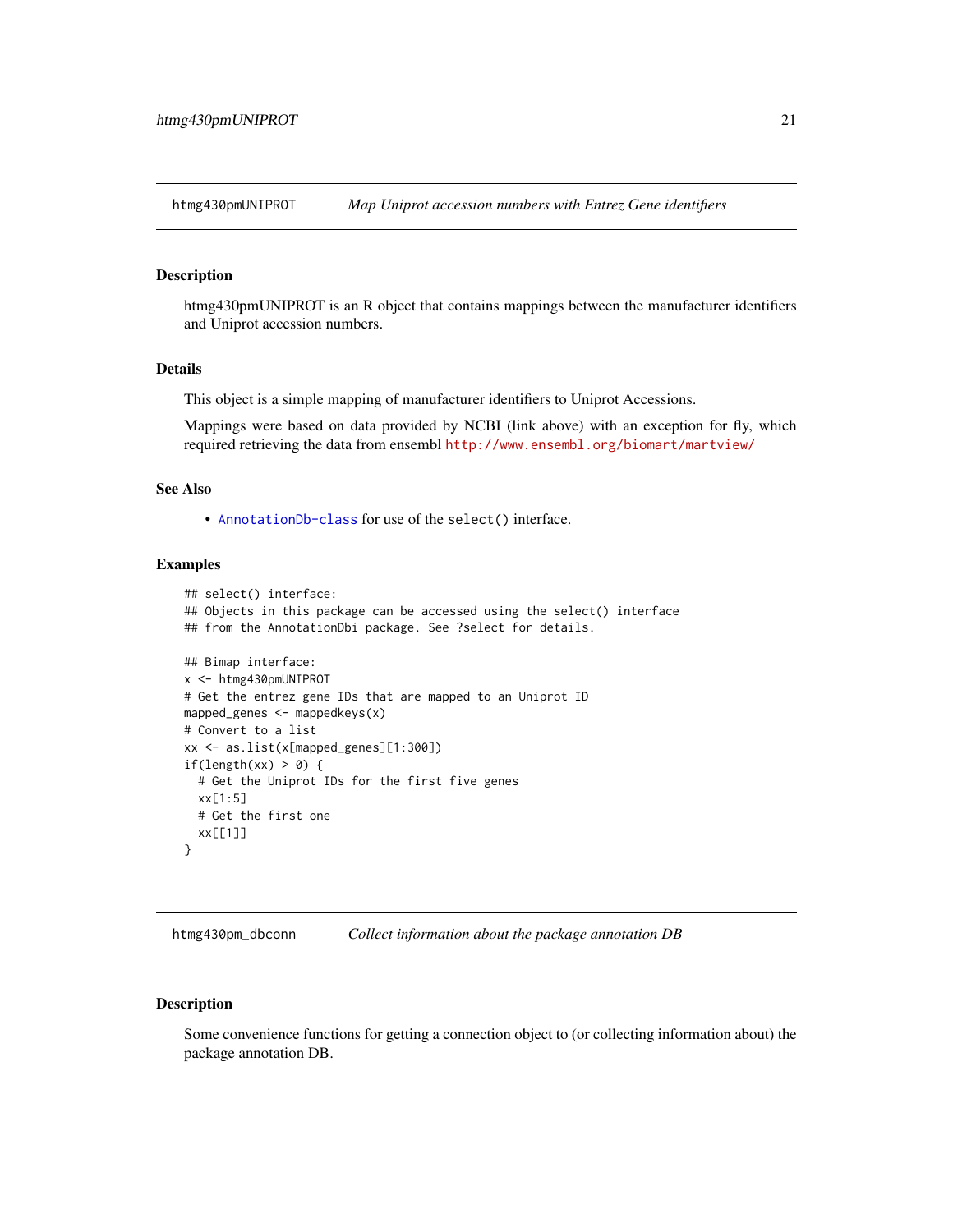## Usage

```
htmg430pm_dbconn()
htmg430pm_dbfile()
htmg430pm_dbschema(file="", show.indices=FALSE)
htmg430pm_dbInfo()
```
## Arguments

| file         | A connection, or a character string naming the file to print to (see the file<br>argument of the cat function for the details). |
|--------------|---------------------------------------------------------------------------------------------------------------------------------|
| show.indices | The CREATE INDEX statements are not shown by default. Use show, indices=TRUE<br>to get them.                                    |

#### Details

htmg430pm\_dbconn returns a connection object to the package annotation DB. IMPORTANT: Don't call [dbDisconnect](#page-0-0) on the connection object returned by htmg430pm\_dbconn or you will break all the [AnnDbObj](#page-0-0) objects defined in this package!

htmg430pm\_dbfile returns the path (character string) to the package annotation DB (this is an SQLite file).

htmg430pm\_dbschema prints the schema definition of the package annotation DB.

htmg430pm\_dbInfo prints other information about the package annotation DB.

#### Value

htmg430pm\_dbconn: a DBIConnection object representing an open connection to the package annotation DB.

htmg430pm\_dbfile: a character string with the path to the package annotation DB.

htmg430pm\_dbschema: none (invisible NULL).

htmg430pm\_dbInfo: none (invisible NULL).

## See Also

[dbGetQuery](#page-0-0), [dbConnect](#page-0-0), [dbconn](#page-0-0), [dbfile](#page-0-0), [dbschema](#page-0-0), [dbInfo](#page-0-0)

## Examples

```
library(DBI)
## Count the number of rows in the "probes" table:
dbGetQuery(htmg430pm_dbconn(), "SELECT COUNT(*) FROM probes")
```
htmg430pm\_dbschema()

htmg430pm\_dbInfo()

<span id="page-21-0"></span>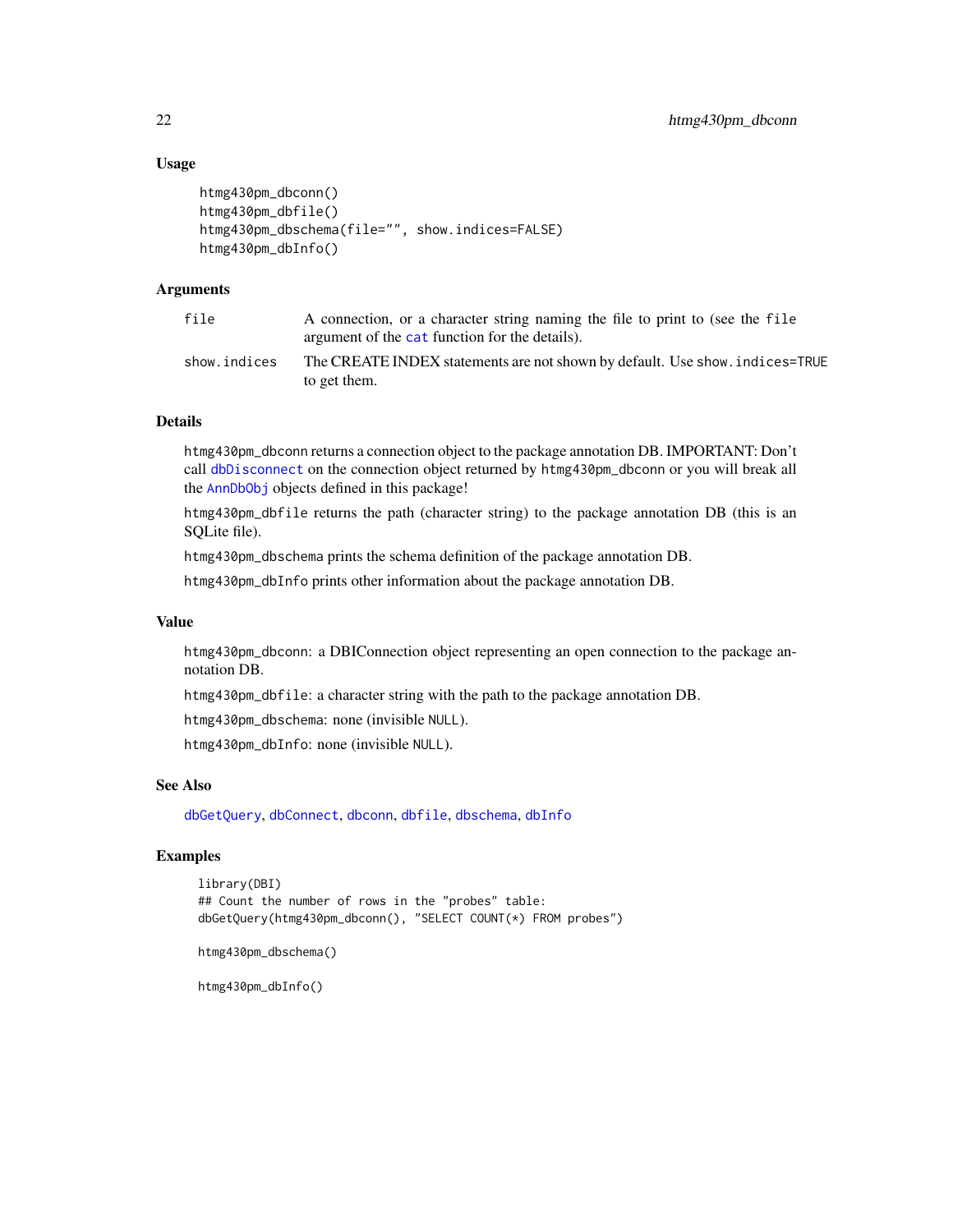# Index

∗ datasets htmg4[3](#page-2-0)0pm.db, 3 htmg430pm\_dbconn , [21](#page-20-0) htmg430pmACCNUM , [1](#page-0-1) htmg430pmALIAS[2](#page-1-0)PROBE, 2 htmg4[3](#page-2-0)0pmCHR, 3 htmg[4](#page-3-0)30pmCHRLENGTHS, 4 htmg430pmCHRLOC, [5](#page-4-0) htmg430pmENSEMBL, [6](#page-5-0) htmg430pmENTREZID , [7](#page-6-0) htmg430pmENZYME, [8](#page-7-0) htmg430pmGENENAME , [9](#page-8-0) htmg430pmGO , [10](#page-9-1) htmg430pmMAPCOUNTS, [13](#page-12-0) htmg430pmMGI , [13](#page-12-0) htmg430pmORGANISM , [14](#page-13-0) htmg430pmPATH, [15](#page-14-0) htmg430pmPFAM, [16](#page-15-0) htmg430pmPMID, [16](#page-15-0) htmg430pmPROSITE , [18](#page-17-0) htmg430pmREFSEQ , [18](#page-17-0) htmg430pmSYMBOL , [20](#page-19-0) htmg430pmUNIPROT , [21](#page-20-0) ∗ utilities htmg430pm\_dbconn , [21](#page-20-0) AnnDbObj , *[22](#page-21-0)* cat , *[22](#page-21-0)* checkMAPCOUNTS , *[13](#page-12-0)* dbconn , *[22](#page-21-0)* dbConnect , *[22](#page-21-0)* dbDisconnect , *[22](#page-21-0)* dbfile , *[22](#page-21-0)* dbGetQuery , *[22](#page-21-0)*

htmg430pm *(*htmg430pm.db *)* , [3](#page-2-0)

dbInfo , *[22](#page-21-0)* dbschema , *[22](#page-21-0)*

htmg4[3](#page-2-0)0pm.db, 3 htmg430pm\_dbconn , [21](#page-20-0) htmg430pm\_dbfile *(*htmg430pm\_dbconn *)* , [21](#page-20-0) htmg430pm\_dbInfo *(*htmg430pm\_dbconn *)* , [21](#page-20-0) htmg430pm\_dbschema *(*htmg430pm\_dbconn *)* , [21](#page-20-0) htmg430pmACCNUM , [1](#page-0-1) htmg430pmALIAS[2](#page-1-0)PROBE,2 htmg4[3](#page-2-0)0pmCHR, 3 htmg[4](#page-3-0)30pmCHRLENGTHS, 4 htmg430pmCHRLOC, [5](#page-4-0) htmg430pmCHRLOCEND *(*htmg430pmCHRLOC *)* , [5](#page-4-0) htmg430pmENSEMBL, [6](#page-5-0) htmg430pmENSEMBL2PROBE *(*htmg430pmENSEMBL *)* , [6](#page-5-0) htmg430pmENTREZID , [7](#page-6-0) htmg430pmENZYME, [8](#page-7-0) htmg430pmENZYME2PROBE *(*htmg430pmENZYME *)* , [8](#page-7-0) htmg430pmGENENAME , [9](#page-8-0) htmg430pmG0, [10](#page-9-1) htmg430pmGO2ALLPROBES , *[12](#page-11-0)* htmg430pmGO2ALLPROBES *(*htmg430pmGO *)* , [10](#page-9-1) htmg430pmGO2PROBE *(*htmg430pmGO *)* , [10](#page-9-1) htmg430pmLOCUSID *(*htmg430pmENTREZID *)* , [7](#page-6-0) htmg430pmMAPCOUNTS, [13](#page-12-0) htmg430pmMGI, [13](#page-12-0) htmg430pmMGI2PROBE *(*htmg430pmMGI *)* , [13](#page-12-0) htmg430pmORGANISM , [14](#page-13-0) htmg430pmORGPKG *(*htmg430pmORGANISM *)* , [14](#page-13-0) htmg430pmPATH, [15](#page-14-0) htmg430pmPATH2PROBE *(*htmg430pmPATH *)* , [15](#page-14-0) htmg430pmPFAM, [16](#page-15-0) htmg430pmPMID, [16](#page-15-0) htmg430pmPMID2PROBE *(*htmg430pmPMID *)* , [16](#page-15-0) htmg430pmPROSITE , [18](#page-17-0) htmg430pmREFSEQ , [18](#page-17-0) htmg430pmSYMBOL, [20](#page-19-0) htmg430pmUNIPROT , [21](#page-20-0)